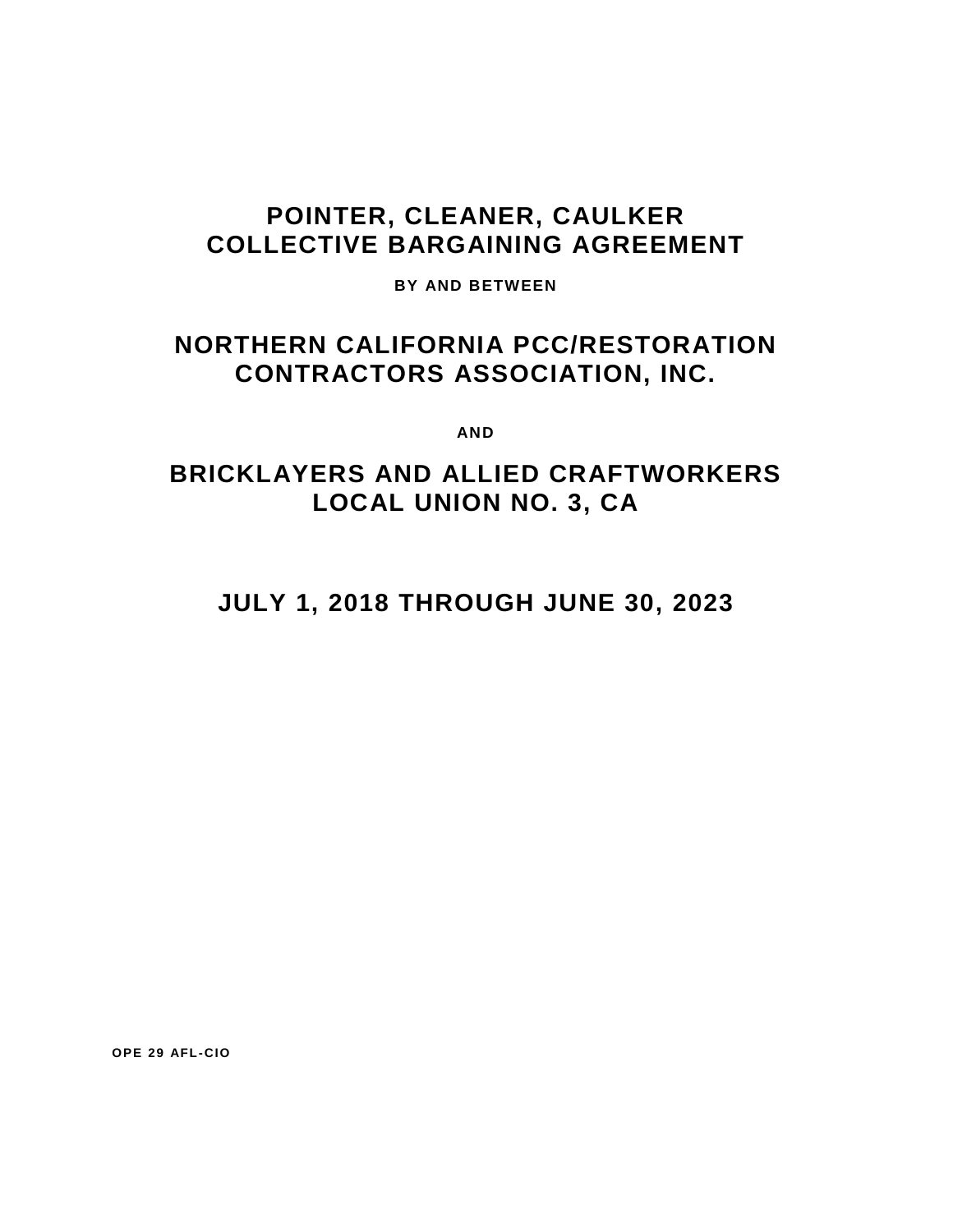| Article                 | Page                                            |
|-------------------------|-------------------------------------------------|
| $\mathbf{I}$            |                                                 |
| $\mathbf{H}$            |                                                 |
| $\mathbf{H}$            |                                                 |
| $\mathbf{I}$            | Management Rights and Employee Hand Tools 3     |
| $\mathsf{V}$            |                                                 |
| <b>VI</b>               |                                                 |
| VII                     |                                                 |
| <b>VIII</b>             | Checks, Pay Period, Wages and Contributions 5   |
| $\mathsf{I} \mathsf{X}$ |                                                 |
| X                       |                                                 |
| XI                      |                                                 |
| XII                     |                                                 |
| XIII                    | Terms Common to All BAC Local #3 Trust Funds    |
| XIV                     |                                                 |
| <b>XV</b>               |                                                 |
| <b>XVI</b>              |                                                 |
| XVII                    | Stewards, Reporting Pay, Work Rules & Safety 15 |
| XVIII                   |                                                 |
| <b>XIX</b>              | Waiver of Benefits and Waiver of Agreement 19   |
| <b>XX</b>               | Working Hours-Make up Day-Shift Work-Holidays   |
| <b>XXI</b>              |                                                 |
| XXII                    |                                                 |
| XXIII                   |                                                 |
|                         |                                                 |
|                         |                                                 |
|                         | Memorandum Agreement For Individual Employer 25 |
|                         |                                                 |

## **TABLE OF CONTENTS**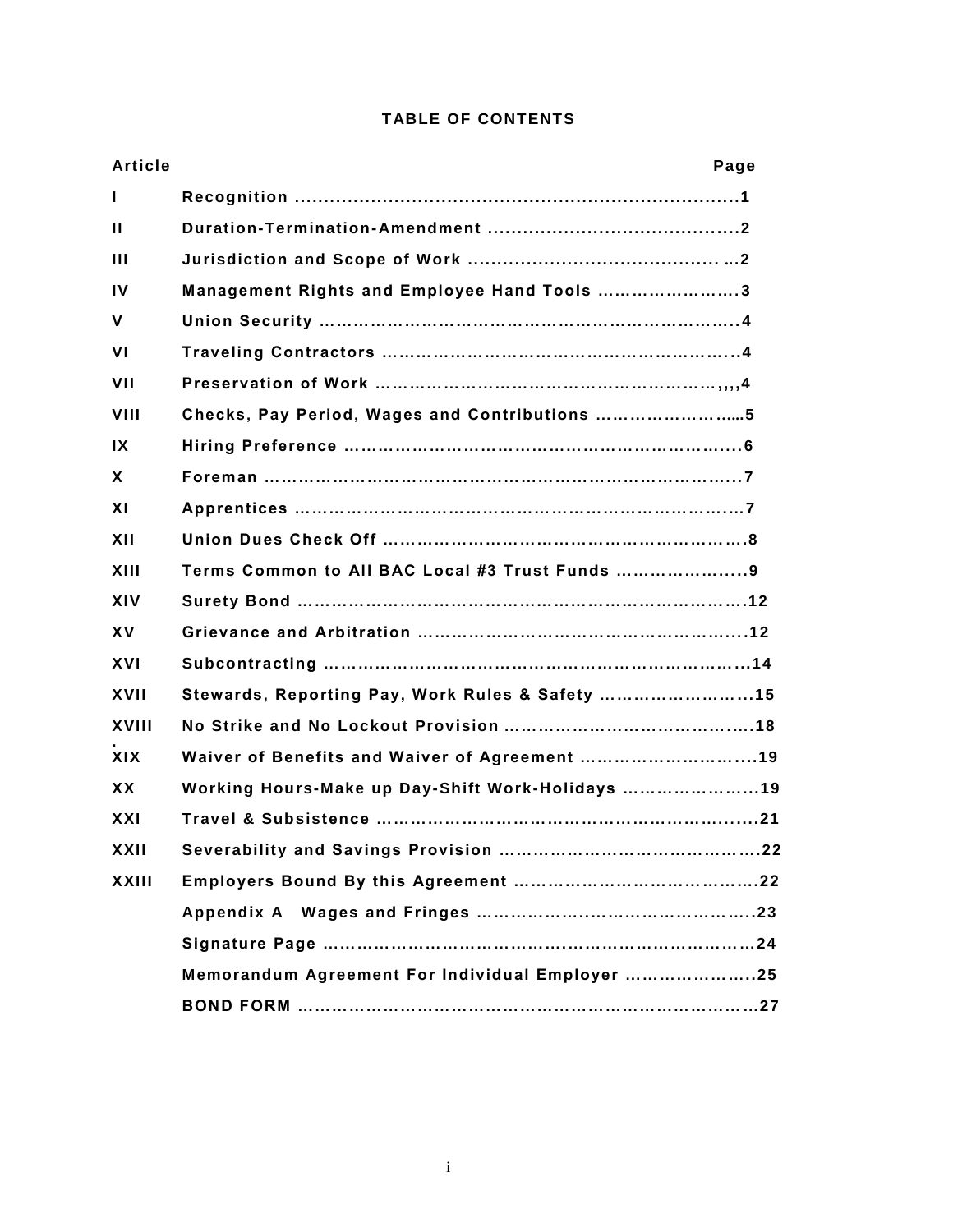#### **AGREEMENT July 1, 2018 - June 30, 2023**

## PCC / POINTER CLEANER CAULKER – MASONRY RESTORATION – WATERPROOFING

THIS AGREEMENT made and entered into this 1<sup>st</sup> day of July, 2018, by and between the THE NORTHERN CALIFORNIA PCC/RESTORATION CONTRACTOR'S ASSOCIATION, INC. (hereinafter referred to as the "ASSOCIATION") for and on behalf of all employers who have designated the association as their bargaining agent, any independent employer separately signatory hereto, and BRICKLAYERS AND ALLIED CRAFTWORKERS LOCAL UNION NO. 3 of California (hereinafter the "Union"). The term "employer" or "employers" as used herein shall mean any employer who has designated the Association as its bargaining agent and any independent employer separately signatory hereto. Each and every employer, including members of the Association and employers who have an Agreement with the International Union of Bricklayers & Allied Craftworkers, shall be required to individually sign a copy of this Agreement.

#### **ARTICLE I RECOGNITION**

This Agreement shall be binding upon all Employers identified by the Association as having designated the Association as their bargaining agent with the same force and effect as if this Agreement had been signed by each such Employer individually. The Association shall notify the Union by certified mail of the identity of any Employer who either designates the Association as its bargaining agent or who withdraws such designation. Notice of withdrawal of designation by an Employer shall not serve as notice to the Union of the Employer's intent to terminate or amend this Agreement and such an Employer shall remain bound by this Agreement.

The Union has demanded recognition under Section 9(a) of the National Labor Relations Act, as amended, of the employees performing work covered by this Agreement. Each Employer expressly acknowledges that they, and each of them, have satisfied themselves that the Union represents a majority of employees employed to perform bargaining unit work and agrees that the Union is the collective bargaining representative of such employees. The employer has recognized the Union as the Section 9 (a) majority collective bargaining representative for all of the Employer's Employees performing unit work based upon a showing by the Union of, or based upon an offer by the Union to show evidence that a majority of the Employer's employees authorize the Union to represent them in collective bargaining, and based on the Union's demand for such recognition. The employer further agrees that it is establishing, or has previously established a collective bargaining relationship by this Agreement within the meaning of Section 9(a) of the National Labor Relation Act, as amended. The Employer recognizes the Union as the sole and exclusive bargaining agent for all employees performing work within the jurisdiction of said Union as specifically stated herein. The Union recognizes the Association as the bargaining agent of the members of the Association and as the bargaining agent for any company authorizing the Association to bargain on its behalf.

A duly accredited representative of the Union shall have the right to visit the jobsite for the purpose of talking with covered employees including but not limited to the investigation of complaints, grievances, etc., during work hours, in a manner that does not unreasonably interfere with the work assigned to employees. The contractor shall notify the Union of all current projects and upcoming projects when requested by the Union. There shall be no discrimination against anyone for the enforcement of this Agreement.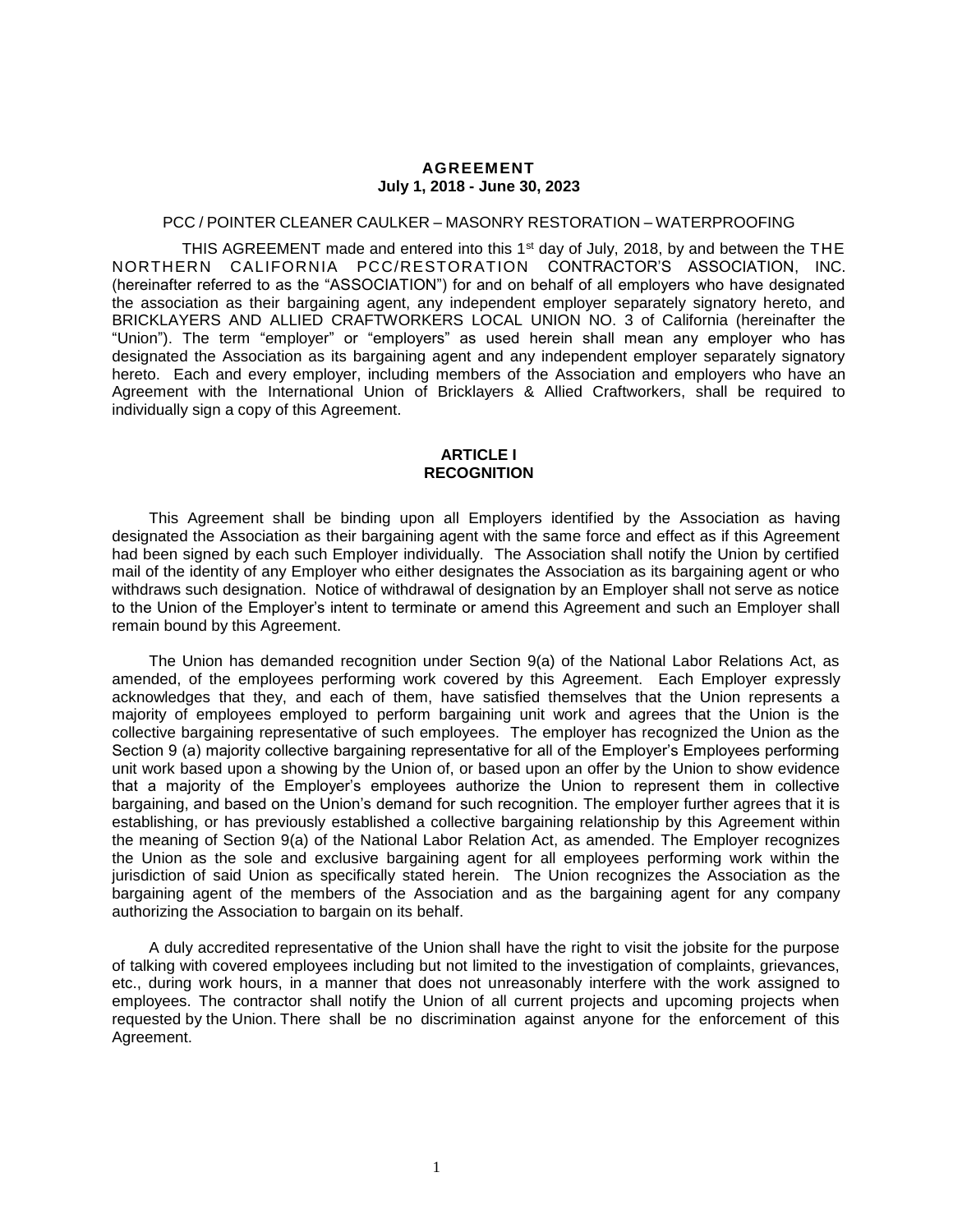#### **ARTICLE II DURATION – TERMINATION – AMENDMENT**

This Agreement shall become effective on July 1, 2018 for the Association, its members and for all independent Employers and shall continue in full force to and including June 30, 2023, and shall be automatically continued year to year thereafter unless written notice of intent to terminate this Agreement or to negotiate a new agreement, in whole or part, is given in writing by either party not less than sixty (60) days nor more than ninety (90) days prior to the expiration date or any anniversary date thereafter. The Union and the Association may at any time mutually agree to change or amend any part of this Agreement and such changes or modifications shall not affect the continuing nature of this Agreement. During all the time of negotiation for changes and until the completion and signing of a new agreement, this Agreement shall remain in full force and effect. All employers that are not members of the Association hereby agree to be bound by any such amendments or any new agreement entered into by the Association and the Union.

It is mutually agreed that any amendments to this Agreement by the Association and the Union shall be binding on every employer bound by this Agreement and on the Union. This Agreement may only be amended or modified by a written document signed by both the Association and the Union. Any past, current or future practice which is inconsistent with the terms of this Agreement shall be void and of no effect.

### **ARTICLE III JURISDICTION OF THIS AGREEMENT AND SCOPE OF WORK**

**Section 1. Geographic Jurisdiction.** This Agreement shall cover any new construction, maintenance, repair and renovation within the geographic jurisdiction of Bricklayers and Allied Craftworkers Local No. 3 within the following 45 California Counties: Alameda, Alpine, Amador, Butte, Calaveras, Colusa, Contra Costa, Del Norte, El Dorado, Fresno, Glenn, Humboldt, Kings, Lake, Lassen, Madera, Marin, Mariposa, Mendocino, Merced, Modoc, Monterey, Napa, Nevada, Placer, Plumas, Sacramento, San Benito, San Francisco, San Joaquin, San Mateo, Santa Clara, Santa Cruz, Shasta, Sierra, Siskiyou, Solano, Sonoma, Stanislaus, Sutter, Tehama, Trinity, Tuolumne, Yolo, and Yuba.

**Section 2. Work Jurisdiction.** The scope of work covered by this Agreement includes the following, but is not limited to:

- A. All washing down, cleaning, caulking, pointing and weatherproofing of brick, stone or marble work shall be performed by Pointer, Cleaner, Caulkers; including caulking and cleaning of all types of masonry (including precast masonry and concrete panels) and caulking of all window frames encased in brick, stone, concrete or other masonry.
- B. All grinding and cutting out of brick, stone, marble, or other masonry joints and replacing of joints only. Replacing, pointing, patching, dutchman patching of brick, stone, terracotta, and all masonry materials.
- C. Installation of all types of sealants including but not limited to: epoxies, silicones, and urethanes. Application of all clear weatherproofing and waterproofing materials used in pointing, cleaning, caulking, weatherproofing, waterproofing and expansion joints on all types of construction and shall cover the following but not limited to: Concrete, Brick, Concrete Block, Marble, Stone, Tile, Precast Concrete, Glass Fiber Reinforced Concrete, Exterior Insulated Finish System, Plaster, Metal Windows, Storefronts, Curtain Wall, Glass Blocks, Hollow Metal, Fire Caulking, rainscreen walls and Caulking of Cementicous Panels.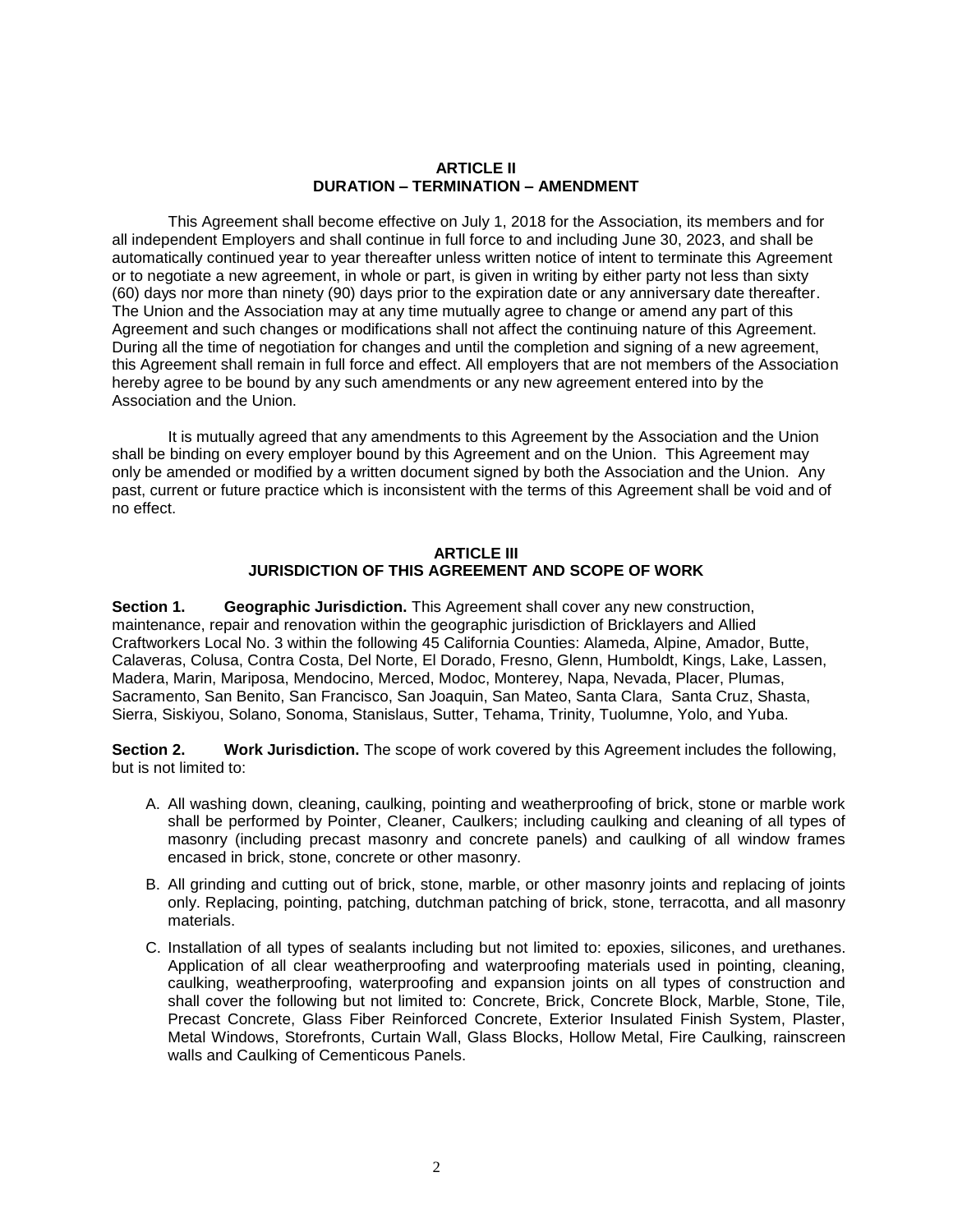- D. This Agreement shall cover all epoxy injection, epoxy grouting, epoxy coatings, and epoxy sealants. All above grade weatherproofing and waterproofing, deck coatings and below grade damproofing**.**
- E**.** The assembly and hanging of all types of hanging platforms, baskets, boatswains chairs etc., including: setting up guard rails, electric motors, wire rope cable, rope falls, electric cables and other miscellaneous swing staging equipment. Installation of C-hooks, out riggers, beams, counter weights, parapet clamps and the like. All rigging and safety tie backs, installation of lifelines and other fall arrest procedures and equipment. All moving and relocation of power suspended platform equipment. The operation of man-lifts, hydraulic scaffolding and aerial lifts. This agreement shall cover all products or new systems relating to the aforementioned hanging or aerial equipment.
- F. The chemical cleaning, water blasting, steam cleaning, other types of power washing and hand cleaning. Dry cleaning, sand blasting, power cleaning with limestone dust and crushed glass, etc. Installation and operation of all systems that collect any material after use. Paint stripping, chemical or mechanical. Mixing mortars, striping, drilling, pinning, and anchoring masonry material. Selective captured demolition for replacement with same or like material, and rebuilding of masonry., Torch cutting and welding, shelf angle and lintel replacement, flashing and epoxy anchoring as related to masonry repairs. Brick, stone, and concrete restoration and patching including all preparatory work, chipping, sawing, clean-up and coating. Masonry and concrete chimney and smoke stack repair, terra cotta repairs and replacement, toothing of brick and stone, application of clear repellent waterproofing, application of cement base or acrylic coatings on masonry materials. Mold making and fabrication of specialty masonry and stone items. Installation of fiberglass, plastic gypsum, reinforced concrete, pre-cast, GFRC, and vinyl substitutes etc. when being replaced or substituted for masonry materials.
- G. Application of carbon fiber, epoxy fabric wrap and banding systems for the restoration and retrofit on concrete or masonry**.**
- H. In addition, this Agreement shall cover all other assignments mutually agreed upon by the Parties to this Agreement on any other building products or systems related to the scope and type of work covered by this Agreement that are determined by the Parties to fall within the work jurisdiction of this Agreement.
- I. The Union and signatory Contractors recognize that a portion of the work described, (excluding B), in this Agreement is claimed by other Unions. Where necessary to avoid jurisdictional disputes, the Employer and the Union shall mutually agree upon establishing a composite crew for the work in question.

## **ARTICLE IV MANAGEMENT RIGHTS AND EMPLOYEE HAND TOOLS**

**Section 1.** Except as otherwise provided herein, the employer shall have the right to hire, discharge from employment, and direct the work force, and manage its business in accordance with its best judgment, including but not limited to the right to exercise complete and exclusive control, management and operation of the employer's equipment and personnel, the location and layout thereof and the determination of the nature and scope of the employer's activities and methods pertaining thereto; the right to introduce new and to modify procedures, methods, processes, facilities and equipment and to make technological changes; the right reasonably to maintain order, safety, security and efficiency and to promulgate, publish and enforce such reasonable rules which in the discretion of management are necessary.

**Section 2.** All workmen shall furnish their own hand tools which include but are not limited to the following: Margin Trowels, Brushes, Sheffields, Sheet Rock Knives, Manual (no power) Caulking Guns, both bulk and cartridge types. The employer shall provide a lock box or safe place to store tools. Workmen who voluntarily furnish a truck for the purpose of transporting material or equipment shall be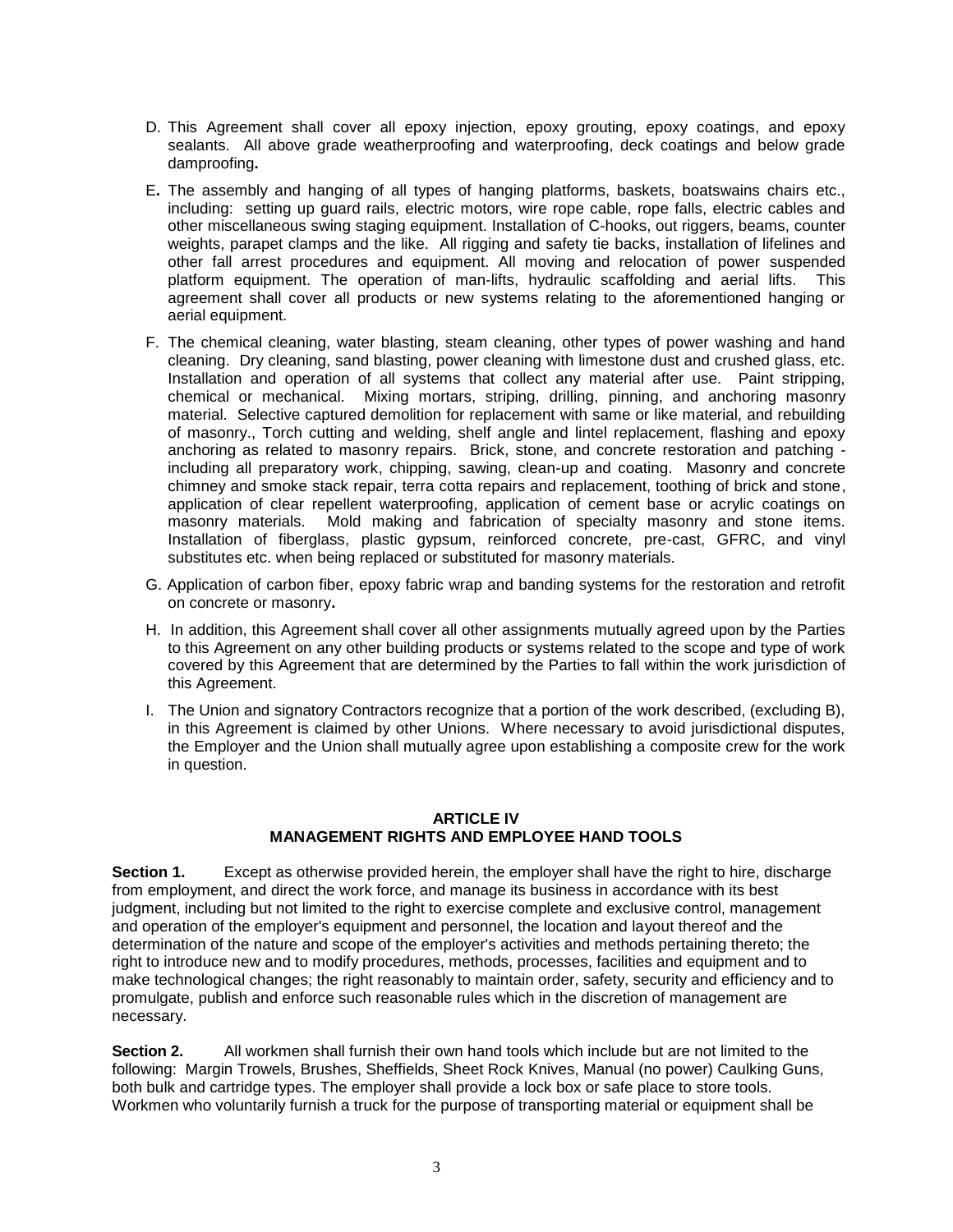compensated at the rate of twenty-five dollars (\$25.00) per day, plus fuel expense as mutually agreed between the Employer and Employee at a reasonable amount.

## **ARTICLE V UNION SECURITY**

**Section 1.** All employees covered by this Agreement, shall, as a condition of employment, become members of and maintain membership in the Union after the seventh (7th) day of employment following the beginning of such employment, or following the execution of this Agreement, whichever is later. In the event any employee fails to become a member of the Union after such seventh (7th) day of employment, the Union may notify the employer. In the event the employer receives such written notification from the Union and a request that the employee be discharged, the employer shall discharge said employee within twenty-four (24) hours. In the event the employer refuses to discharge the employee as above required, the Union shall be free to take such matter to the Joint Board as described in Article XV and to seek recovery from the employer of all fees and dues not paid by the employee. A failure by the Union to notify the employer that an employee has not become a member of the Union or the failure of any employee to become a member of the Union shall not affect the liability of the employer to comply with all of the terms and conditions of this Agreement, including making all wage and fringe benefit payments required by this Agreement for said employee as are required for any employee who is a member of the Union.

#### **ARTICLE VI TRAVELING CONTRACTORS**

When the Employer has any work specified in Article III of this Agreement to be performed outside of the area covered by this Agreement, the Employer agrees to abide by the full terms and conditions of the agreement in effect in the jobsite area. Employees who are members of the Union who are sent to projects outside of the area covered by this Agreement shall be paid the fringe benefit contributions specified in the jobsite local agreement plus the greater of: (a) the established hourly wage rate specified in Article VIII of this Agreement; or (b) the established hourly wage rate of the jobsite local agreement covering the territory in which such work is being performed. The Employer shall in all other matters be governed by the provisions established in the jobsite local agreement. If employees are sent to work on a project in an area where there is no local agreement covering the work specified in Article III of this Agreement, the full terms and conditions of this Agreement shall apply.

#### **ARTICLE VII PRESERVATION OF WORK (Anti-Double Breasting)**

**Section 1.** In order to protect and preserve, for the employees covered by this Agreement and all work heretofore performed by them, and in order to prevent any device or subterfuge to avoid the protection and preservation of such work, it is hereby agreed as follows: if and when the Employer performs any work of the type covered by this Agreement under its own name or under the name of another, as a corporation, company, partnership, or any other business entity, including a joint venture, wherein the Employer (including its officers, directors, owners, partners or stockholders) exercises either directly or indirectly (such as through family members) any significant degree of management or control, the terms and conditions of this Agreement shall be applicable to all such work. In interpreting the above clause, the purpose and spirit is to preclude the Employer from circumventing the Agreement by the formation of joint ventures, new corporations, firms, partnerships or by any other paper transactions.

This Agreement shall be binding upon the heirs, executors, successors, and assigns of the Employers and the Union.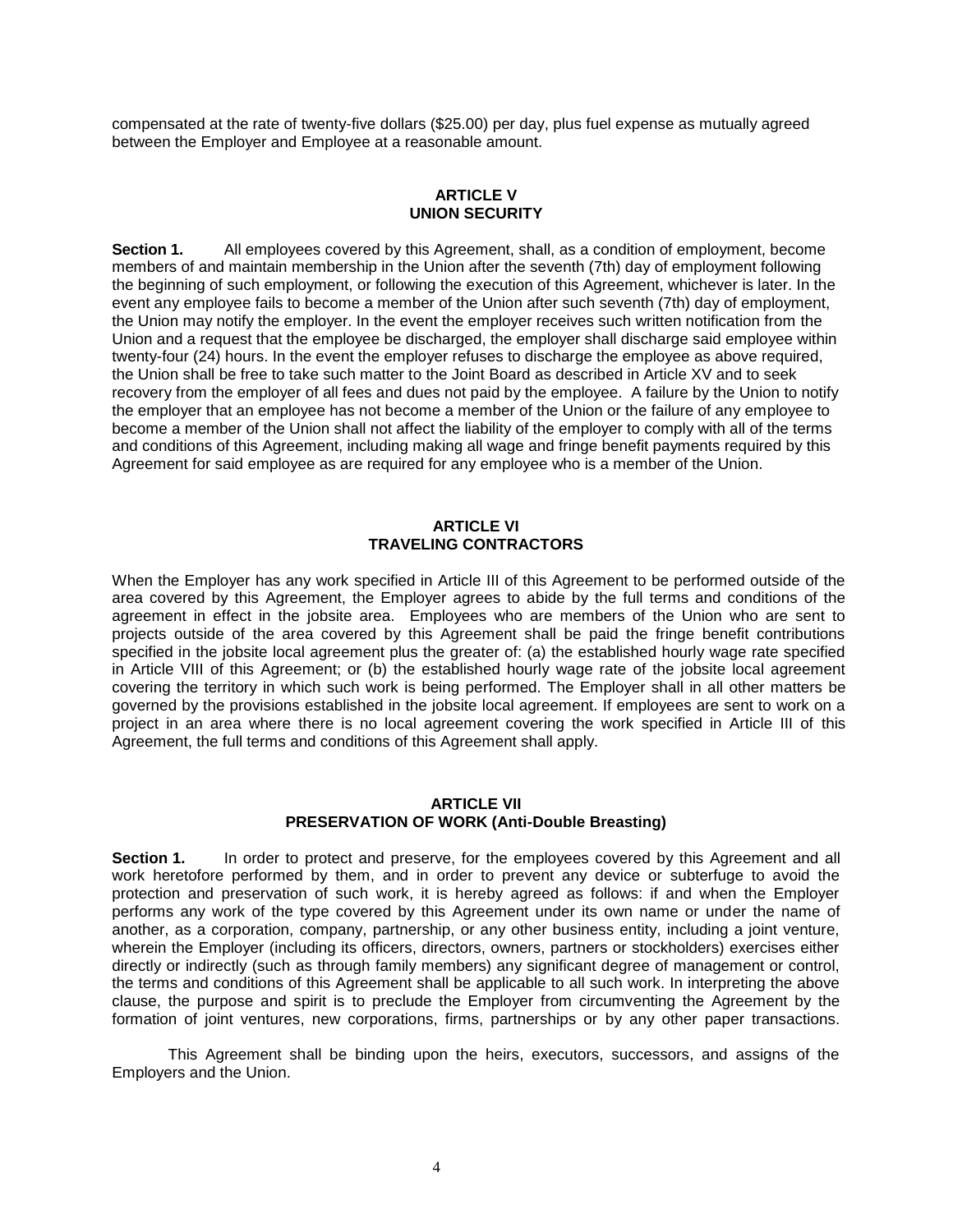**Section 2.** All charges of violations of Section 1 of this Article shall be considered as a dispute under this Agreement and shall be processed in accordance with the procedures for the handling of grievances and the final binding resolution of disputes, as provided in Article XV of this Agreement. As a remedy for violations of this Section, the Joint Board (or arbitrator) provided for in Article XV is empowered, at the request of the Union, to require an Employer to (1) pay to affected employees covered by this Agreement, including registered applicants for employment, the equivalent of wages lost by such employees as a result of the violations, and (2) pay into the affected joint trust funds established under this Agreement any delinquent contributions to such funds which have resulted from the violations, including such interest as may be prescribed by the trustees or by law. Provision for this remedy herein does not make such remedy the exclusive remedy available to the Union for violation of this Section; nor does it make the same or other remedies unavailable to the Union for violations of other sections or articles of this Agreement.

**Section 3.** If, as a result of violation of this Article, it is necessary for the Union and/or the trustees of the joint trust funds to institute court action to compel the employer to submit to the grievance procedures set forth in Article XV or to enforce an award rendered in accordance with this Article, or to defend an action which seeks to vacate such award, the Employer shall pay any accountants' and attorneys' fees and costs incurred by the Union and/or the fund trustees, plus costs of the litigation, which have resulted from the bringing of such court action.

## **ARTICLE VIII CHECKS, PAY PERIOD, WAGES AND CONTRIBUTIONS**

**Section 1.** All employees working under this Agreement shall be paid on a regular printed payroll check within ninety six (96) hours after the closing of the pay period for the week, that is, the employer shall not hold back more than four (4) days' wages. The paychecks shall be delivered at the jobsite or, if an employee is not at the jobsite that day, at a mutually-agreed place, and in either case not later than the sooner of one-half (1/2) hour before the end of the regular eight hour day or 4:00 P.M. weekly, excepting however, when the designated payday falls on a holiday, the employees will be paid on the day prior thereto. An employee being discharged or laid off shall be given his or her final paycheck in full for all hours of employment one and one-half (1½) hours before lay-off, or must be allowed adequate time from the job to the office where payment is to be made on the day of termination. In the event payday is not observed as herein stated, the employer will pay to the employee waiting time as per scheduled rate of wages per day for each day or portion thereof (not to exceed seven (7) or eight (8) hours for each twenty-four (24) hour period) until the pay is actually received by the employee, not to exceed thirty (30) days. When an employee notifies his employer of his intention to quit the job, and has turned in all equipment and badges to the employer, the employer must pay the employee all wages in full not more than seventy-two (72) hours after such notification; otherwise, waiting time at the regular hourly rate, not to exceed eight (8) hours in any twenty-four (24) hour period, will be charged until paid, not to exceed thirty (30) days.

**Section 2.** The right to pay by regular check shall be denied any employer whose checks fail to be honored and Employer may be required thereafter to pay by a bank certified check and/or cash.

**Section 3.** The total hourly wage package including all fringe contributions for workmen covered by this Agreement shall be those rates set forth in Appendix A.

Each Employer shall maintain all records necessary to ascertain the identity of employees on each job, the type of work performed on each job, the number of hours worked by each employee on each job, and the wage and fringe benefit amounts paid by the Employer for each such employee on each job. It shall be presumed that work was payable at the rate set forth in Appendix A. If the Employer fails to maintain and keep adequate records from which the auditor for the Bricklayers Local No. 3 Trust Funds can ascertain which fringe benefit payments must be made and determine which rate was applicable, the rate set forth in Appendix A shall apply.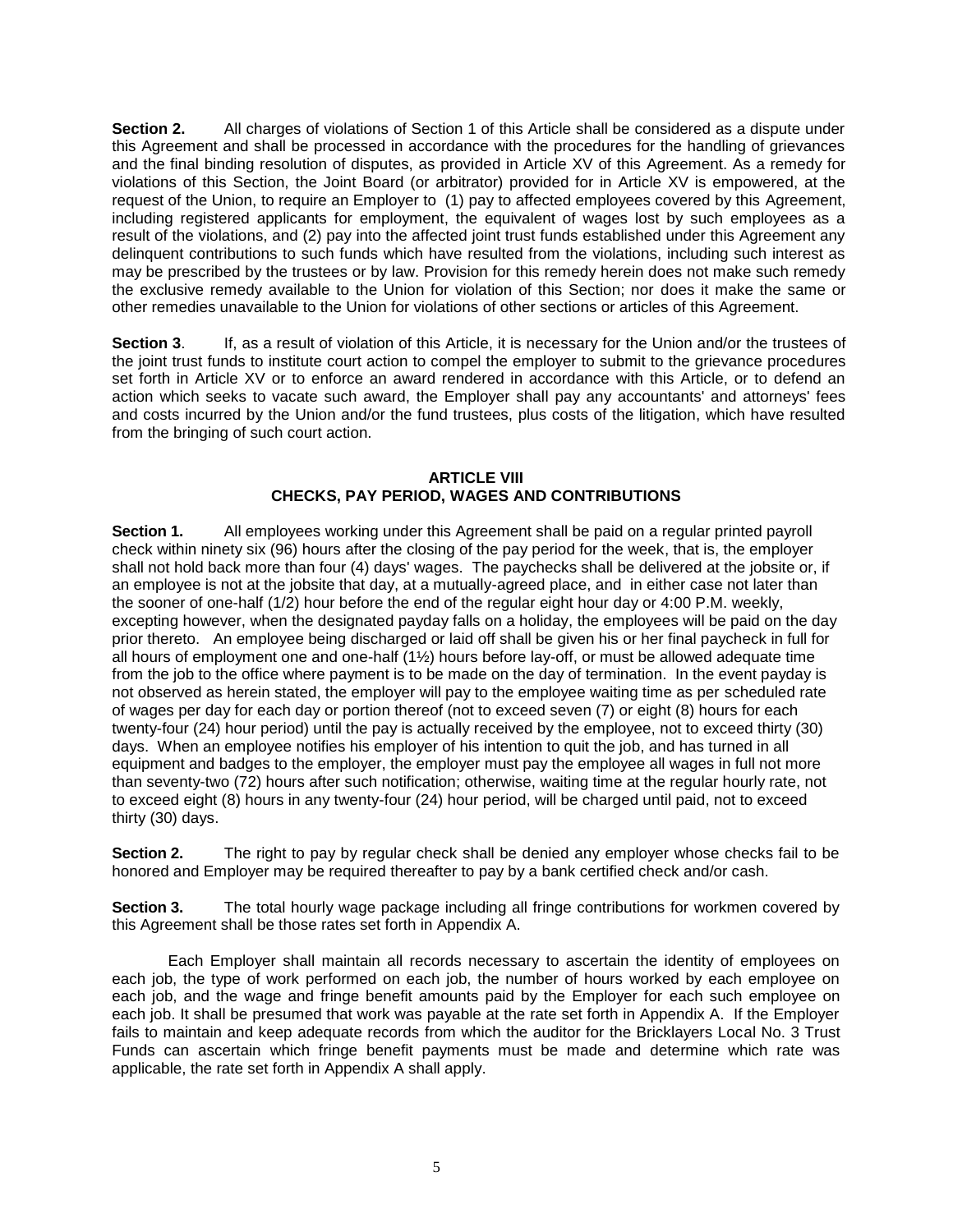**Section 4.** Should the Union at any time during the existence of this Agreement grant more favorable conditions to any contractor, the Union agrees to grant those same conditions to all contractors signatory to this Agreement.

**Section 5.** All hours worked in excess of eight (8) hours per day and forty (40) hours per week and all hours on Saturday shall be paid at one and one half (1½) times the total taxable wage rate. All hours on Saturday after eight (8) hours will be paid at two (2) times the total taxable hourly wage rate. All hours worked on Sundays and Holidays shall be paid at two (2) times the total taxable wage rate. On all overtime (whether time and a half or double time) only the Vacation and Union Administration for the hours worked shall be deducted and paid into the Vacation and Union Administration Funds.

**Section 6.** On new work only; an employee working from on a building/structure or from a swing stage, scissor-lift, fork-lift, mechanical or hydraulic lift on a building when fall protection/harness is required to be worn by OSHA, shall receive a premium of five dollars (\$5.00) per hour above their hourly net wage rate for each hour worked.

**Section 7.** Parking will be payable as follows at all job sites in the areas where free off-street parking is not available and/or where parking meters are in effect. The employee shall be paid his actual parking expenses. Employees must be prudent in selecting the least expensive parking facility within six (6) blocks of the job site. The employee must provide the Employer with valid parking receipts. Bridge tolls will be payable to the employee upon presentation of receipts. BART/public transportation reimbursement shall be paid in lieu of parking, unless free parking is provided and available.

**Section 8.** If an employee receives a check that is returned from the bank as uncollectible, then the employee shall be paid waiting time at the regular straight time rate for each working hour of waiting until such check is honored, not to exceed thirty (30) days, plus all other charges incurred by said employee regarding payment of the check.

Each payroll check shall separately report on it at least all of the following information:

- A. The number of hours worked during the pay period at straight time and overtime rates,
- B. Rate as described in Section 3 of this Article, is the basis for determining the amount of pay due to the employee; and,
- C. All amounts deducted for vacation, Union administration and taxes.

**Section 9.** The Union shall have the right to allocate all increases and to reallocate from time to time, as it deems necessary.

## **ARTICLE IX HIRING PREFERENCE**

All Employers signatory to this Agreement agree that the exclusive source for the employment of employees covered by this Agreement shall be the Union. The Union shall maintain a non-discriminatory hiring and dispatch procedure consistent with the requirements of the National Labor Relations Act and the Equal Employment Opportunities Act. In the event the Union is unable to supply an employee within two (2) business days after a request for employees by an employer, the employer shall be free to hire employees from any source. In that event, the employer shall notify the Union in writing of all such employees' names and contact information within two (2) business days after they are hired, and shall instruct the employees to work with the Union to complete all necessary paperwork. All employers engaged in any construction work within the geographic jurisdiction covered by this Agreement, shall, in hiring workmen covered by this Agreement, give preference to persons residing or normally employed in the geographic area covered by this Agreement. Nothing in this Agreement shall preclude any Union member from soliciting his/her own job.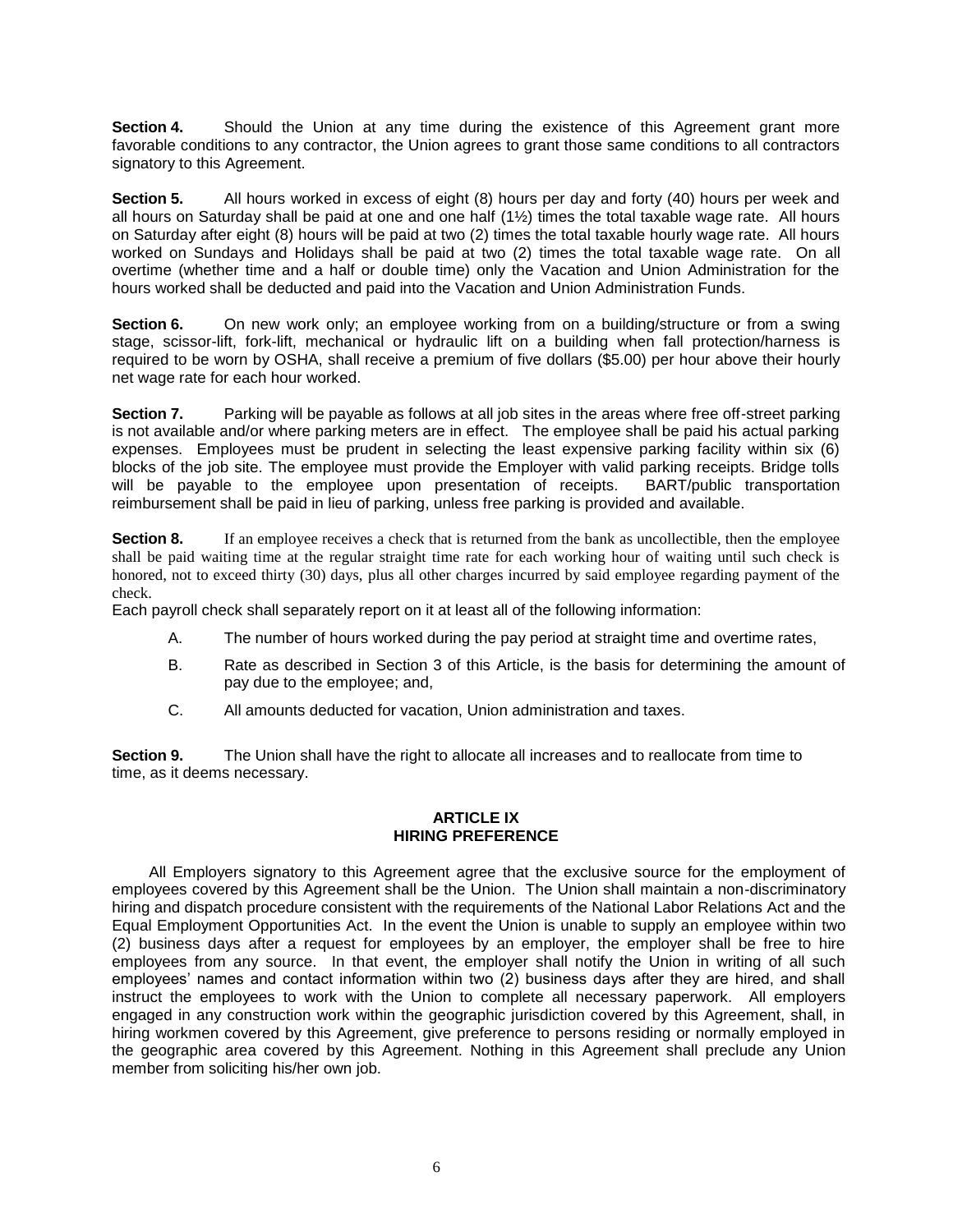## **ARTICLE X FOREMEN**

**Section 1.** Foremen shall be selected by and be the representative of the employer and shall be a journeyman mechanic of the trade they supervise.

**Section 2.** Foremen supervising employees shall receive four dollars and fifty cents (\$4.50) per hour above the journeymen's wage rate. Foremen supervising eight (8) or more employees shall receive six dollars and fifty cents (\$6.50) per hour above the journeymen's wage rate.

Upon written agreement between the Employer and the foreman, a copy of which must be provided to the Union, Employer can provide the foreman with a vehicle, and a gas card, in place of the foregoing foreman's wage premium. Alternatively, a foreman may voluntarily furnish a personal vehicle and receive a vehicle allowance of \$25.00 per day and a gas card, in place of the foregoing foreman's wage premium. It shall be the Employer's responsibility to create and maintain documentation of the agreement and of the foreman's use of the vehicle and gas card. The Union may request records to demonstrate that the above alternative arrangements are satisfied and are voluntary.

The number of covered employees to be supervised by a working foreman is subject to the employer's discretion. There shall be but one foreman over a crew per project. No employee shall receive orders from any person other than the foreman, and when shifts are being worked, no foreman shall work or have charge of more than one shift. Each shift shall have its own foreman.

**Section 3.** Any Employer whose principal place of business is located outside the geographic area set forth in Article III of the Agreement shall be permitted to bring with him one foreman. Such foreman's wages and fringes shall be the higher of those set forth in this Agreement or the home local agreement. Fringe payments shall be made to Bricklayers Local 3 fringe benefit trust funds, and shall be, to the extent provided for in any reciprocal agreements entered into by the trust funds, transferred to each employee's home local fringe benefit funds. All other employees hired by the outside employer shall be referred by the Union. Outside employers shall report all jobs within the jurisdiction of the Union to the Union at least twenty-four (24) hours prior to the start of said job.

## **ARTICLE XI APPRENTICES**

**Section 1.** In order to train sufficient skilled mechanics for the industry, the Parties to this Agreement recognize and encourage the necessity for employment of apprentices. It is understood and mutually agreed that the employment of apprentices shall be in accordance with the standards adopted by the Joint Apprenticeship Training Education Committee (JATEC), which are incorporated herein by reference. There must be (3) three journeypersons on each job where apprentices are employed. Each shop must maintain a ratio of three times the journeyperson hours to apprentice hours. Any deviations must be approved by the JATEC.

**Section 2.** For apprentice wages and fringe benefits, refer to Appendix A.

Apprentices shall receive one dollar (\$1.00) per hour to be remitted to the Defined Benefit Pension Plan when they attain 65% status with the JATEC. All Apprentice Health and Welfare contributions shall be equivalent to the Journeyman Health and Welfare contribution, except as otherwise provided in Appendix A.

**Section 3.** The standards adopted by the Local Joint Apprenticeship Training Education Committee (JATEC) established by this Agreement are made part of this Agreement.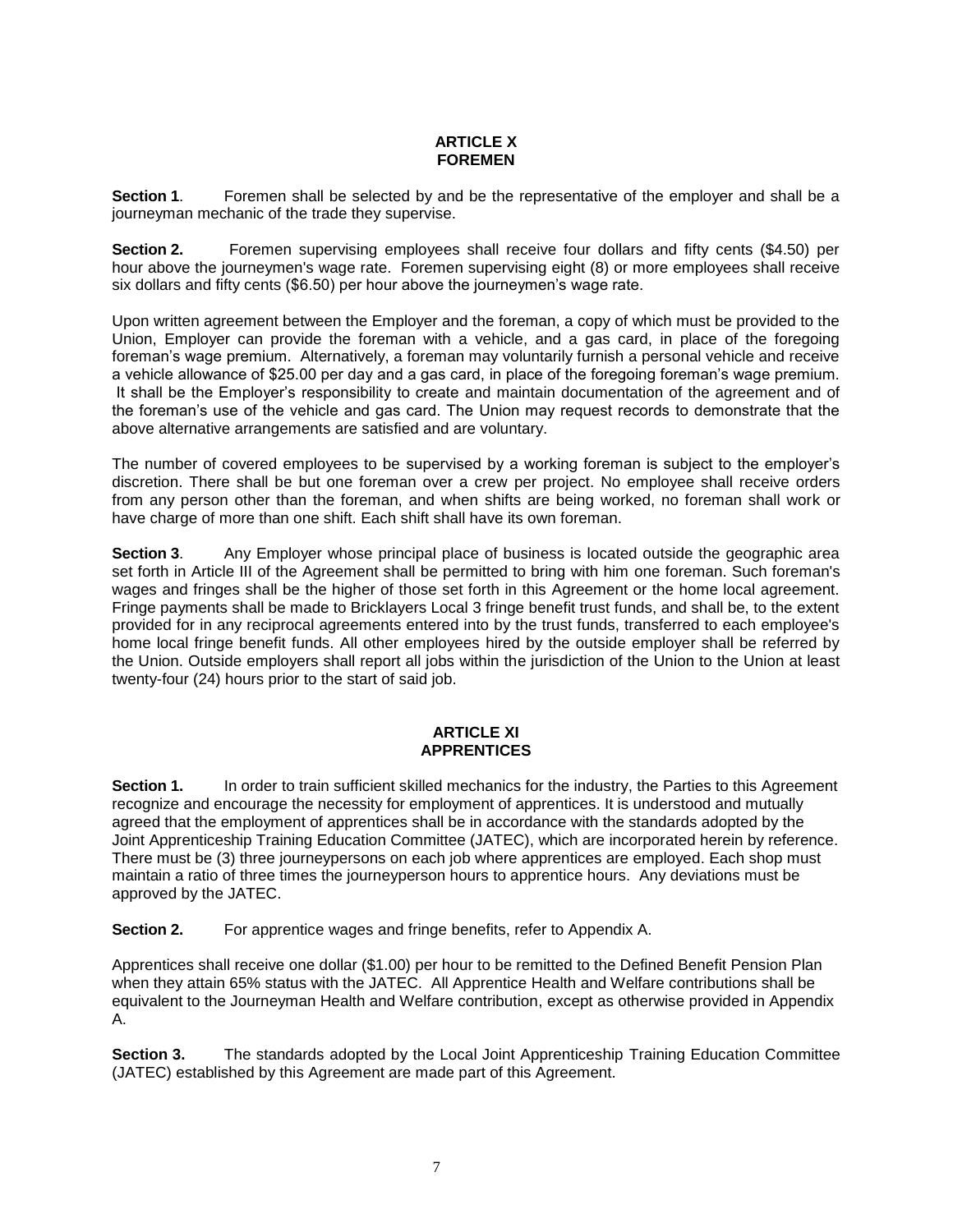**Section 4.** Each monthly contribution to the Apprenticeship Fund shall be made promptly and if not paid in full by the date required in this Article and Article XIII the employer shall be delinquent and subject to liquidated damages in accordance with Article XIII.

## **Section 5.** Journeyperson and Apprentice Training and Safety Certification Program

The Union agrees to provide a Journeyman Training and Safety Certification upgrade program.

The Union has created the following programs, and Journeymen and Apprentices will be required to attend a minimum of 24 hours annually of safety training on the following programs or other training approved by the LMCC. The following certifications, programs and safety training compensation may be changed by mutual agreement of the PCC LMCC. BAC Local 3 signatory contractors may request employee compensation for approved training at the amount currently determined by the LMCC.

- 1. Respirator fit test (funded and regulated through the PCC LMCC)
- 2. First Aid and CPR training and certification
- 3. Fall protection training and certification
- 4. OSHA 10 hour training and certification
- 5. Scaffolding, rigging and safety certification
- 6. Aerial lift training and certification
- 7. Recurrent training so members remain current in all certifications listed above.

New members and traveling members shall be given sufficient time to meet training requirements.

The foregoing programs will be incorporated into the existing Apprenticeship Program and Apprenticeship Standards. During the time period covered by this Agreement, the training will be funded from the PCC LMCC and will not require any additional contributions from the employers signatory to this Agreement.

The Union will continue to use its best reasonable efforts to inform Journeymen of the training, make it available to them, and encourage them to participate in it. The Union's efforts with regard to the training shall not relieve any contractor from its legal obligations under federal, state or local law, nor shall the Union incur any liability therefore.

Participation in above programs is considered mandatory by Employers. Employer may refuse referrals with no show up pay, or, discharge current employees who do not participate in programs or achieve certifications.

## **ARTICLE XII UNION DUES CHECK-OFF AND BACPAC CONTRIBUTIONS**

**Section 1.** The employer shall deduct from the basic hourly pay of each employee who has signed a check-off authorization conforming to applicable law, and transmit monthly on the fringe contribution report form, listing the name and social security number of the employee and hours worked, to the administrator designated to collect such deduction, the sum equal to an amount designated by BAC Local 3 from timeto-time for each hour worked.

**Section 2.** The employer agrees to deduct an amount from the pay of each employee, who is a Union member and who executes a voluntary check-off authorization form for the Bricklayers and Allied Craftworkers Political Action Committee (BACPAC). Deductions shall be in the amount and at the intervals specified on the check-off authorization form. The employer agrees to transmit BACPAC deductions to the Treasurer of BACPAC, and shall be accompanied by a list of the names of those employees for whom BACPAC deductions have been made and the amount deducted for each employee.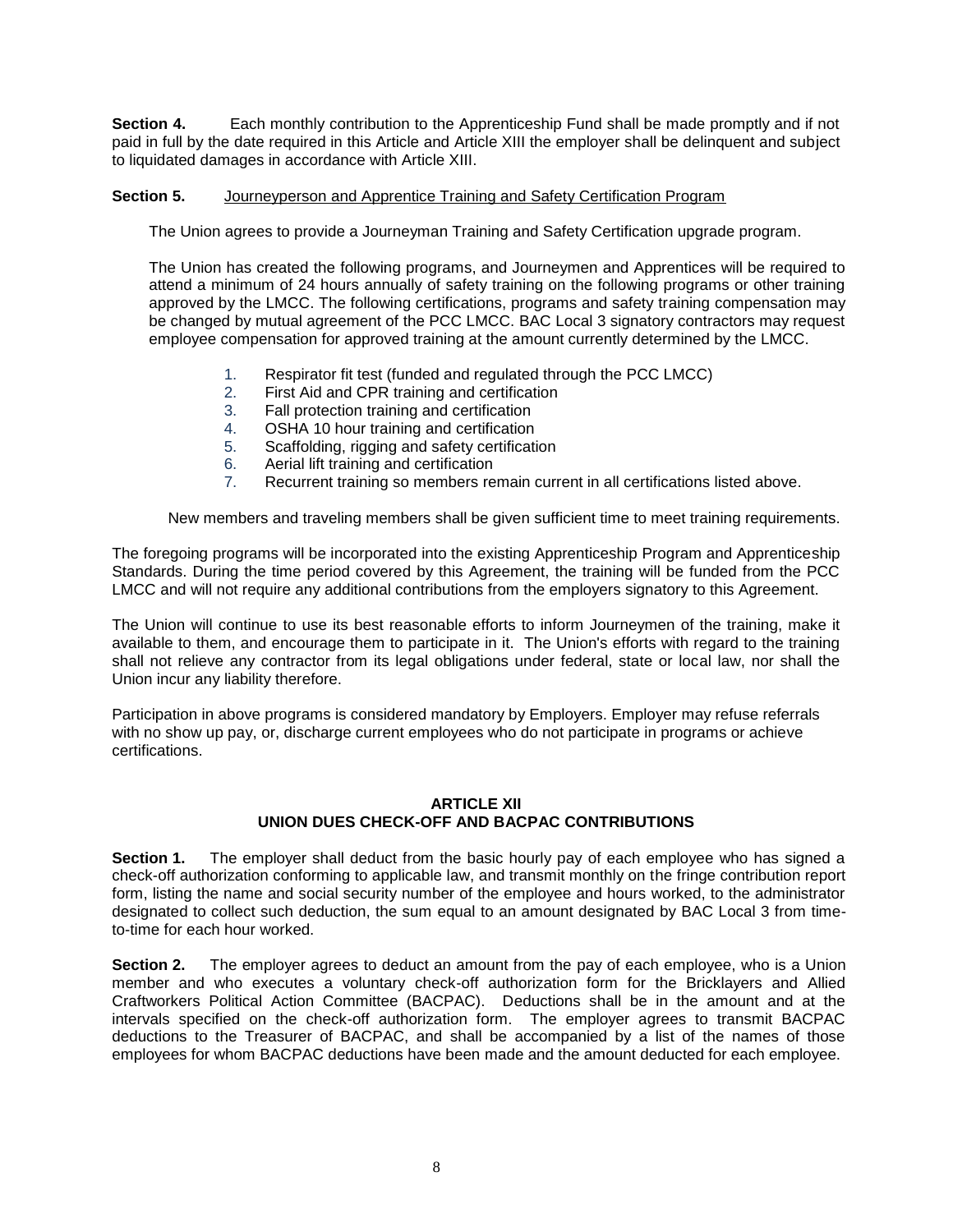## **ARTICLE XIII TERMS COMMON TO ALL B.A.C. LOCAL #3 TRUST FUNDS**

## **Section 1. TRUST FUNDS**

A. All employers shall be required to submit to the Trust Funds, on a form provided by the Trust Funds, a contribution report form each and every calendar month, signed by the employer, regardless of whether that employer had any employees for that particular month, together with payment for fringe benefits so reported. The report must be mailed (postmarked) to the Trust Funds, to be postmarked on or before the fifteenth  $(15<sup>th</sup>)$  day of the calendar month following the month in which such hours were worked. The Contribution Report Form shall contain the information described in paragraph C of this Section 1.

The employer shall pay all fringe benefits for each hour worked by each employee on all work covered by this Agreement, regardless of whether or not the employee is a member of the Union. The fringe benefit payments will be made to the appropriate trust fund, associated with the Union, for the fringe benefits described in Appendix A. The employer agrees to and shall be bound by all the terms and conditions, including any amendments hereafter made, to those trust agreements governing the trusts which sponsor or administer the pension, welfare and other benefits provided in this Agreement, including, but not limited to, the Bricklayers And Allied Craftworkers Local No. 3 Health And Welfare Trust, the Bricklayers Local 7 Pension Trust, the Bricklayers Local No. 3 Pension Trust, the Bricklayers And Allied Crafts Local No. 3 Apprentice Training Trust, the International Union Of Bricklayers And Allied Craftsmen Pension Fund, and the PCC Labor-Management Cooperation Committee. The terms of this Article XIII shall apply to each and every Trust Fund referenced in this Agreement.Each employer hereby agrees that it does irrevocably designate and appoint the Association, the Northern California Mason Contractors Multi-Employer Bargaining Association, its member associations and the employer-appointed trustees of the Trust Funds listed in the preceding sentence as its attorneys in fact for the selection, removal and substitution of trustees as provided in the Trust Agreements as may be provided by or pursuant to said Trust Agreements.

- B. The Union and/or each Trust Fund shall be entitled to and may file a legal action to compel production of monthly reports, to compel production of payroll records and other relevant records for audit, and for the collection of any and all wages, fringe benefit contributions, Industry Funds and liquidated damages and interest due and owing by the employer and thereafter may settle or compromise such legal action. In the event it is necessary for the Union or the Trust Funds to obtain legal counsel for any of these purposes, the Union or the Trust Funds shall, in addition to recovering payments of all amounts due and the legal rate of interest thereon, also be entitled to recover from the employer their reasonable attorney's fees and costs incurred, whether or not any lawsuit is ever initiated. Each Trust Fund and the Union may institute legal proceedings described in the first sentence of this Section 1 (B), including the filing of a lawsuit, without having the matter first heard and determined by the Joint Board.
- C. Each monthly contribution to the Trust Funds shall be postmarked and mailed on or before the fifteenth  $(15<sup>th</sup>)$  day of the calendar month following the month in which such hours are worked. If not postmarked by the fifteenth (15<sup>th</sup>) day of the month, the contribution will be considered to be delinquent and subject to liquidated damages and interest**.** Each employer shall also prepare a monthly transmittal covering each employee who performs work subject to this Agreement setting forth the following information: Name of each employee, each employee's Social Security Number, the number of hours worked by each employee in the appropriate geographical location, whether the employee is an apprentice or journeyman, and the gross amount of fringe benefits payable. It shall be the responsibility of the employer to make sure the monthly contribution and report form is postmarked by the Post Office on or before the fifteenth (15<sup>th</sup>) day of the month. If such envelope containing the contribution and report form is postmarked after the fifteenth (15<sup>th</sup>) day of the month, such report form and contribution shall be considered delinquent, the employer shall be in breach of this Agreement and liquidated damages shall be assessed. The Association,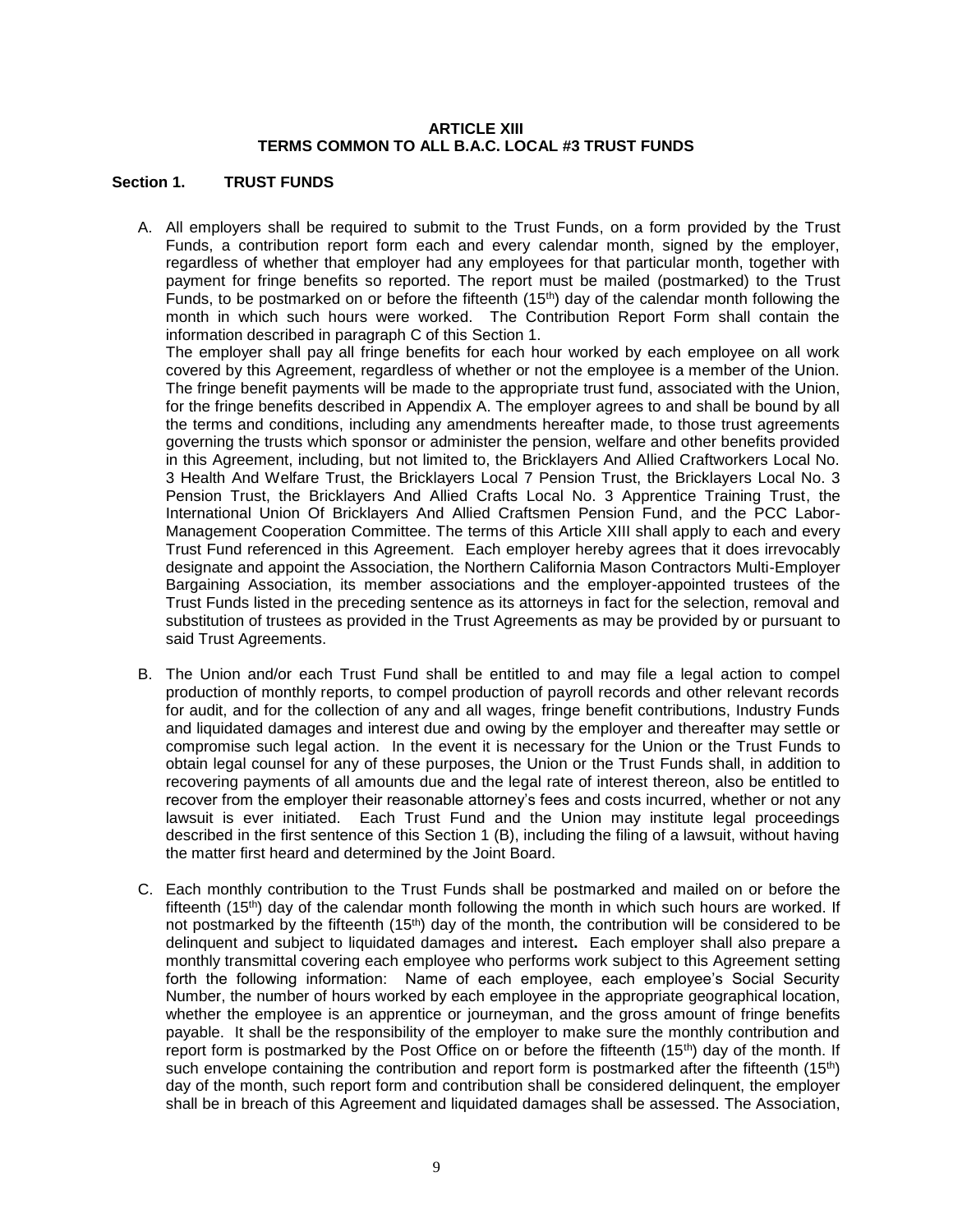NCPCA and the Union recognize and acknowledge that the regular and prompt payment of employer contributions and report forms is essential to the maintenance of the Trust Funds, and it would be extremely difficult, if not impractical, to fix the actual damage and expense to the Trust Funds which would result from failure of any employer to pay such monthly contributions and furnish contribution forms within the time provided. Therefore, the amount of liquidated damages to the Trust Funds resulting from any such failure shall be presumed to be the sum of one hundred dollars (\$100.00) or ten percent (10%) of contributions reported as due, whichever amount is greater. If the delinquency persists over thirty (30) days, the charge will be twenty percent (20%) of the amount due. Such amount shall become due and payable to the Trust Funds by the delinquent employer as liquidated damages and not as a penalty and payable at the place where the contribution is payable on the day immediately following the date on which the contribution became delinquent. In addition to such liquidated damages, the delinquent employer shall also be liable for interest, calculated at 10% per annum, on the amount of the delinquent contributions.

- D. No employer who is delinquent in contributions due under this Agreement shall be entitled to employ, continue to employ, or request the dispatch of craftworkers under this Agreement.
- E. The Trustees of each Trust Fund shall have the authority to require any employer, employee, Union or Association signatory to or covered by this Agreement to submit to it any information, data, reports or documents reasonably relevant to and suitable for the purpose of administration of the Trust Fund(s). Upon request by the Trust Fund, each employer signatory hereto shall permit an auditor selected by the Trust Funds to enter upon the premises of such employer at a reasonable time or times and to examine the payroll records, the Federal and State Quarterly Contribution Reports and all other records requested by the auditor as necessary to conduct its inspection. Upon request by the Trustees, each employee covered under this Agreement shall permit an auditor, selected by the Trust Fund(s), to examine the Federal and State Income Tax Returns, W-2's and other documents requested by the auditor to determine whether the employer or employers of such employee have made full and complete payment of all contributions required by this Agreement. In the event it is determined as a result of such examination that an employer has failed to make full and complete payment of contributions required by this Agreement, then said employer, in addition to immediately paying all amounts found due and owing, including liquidated damages and interest, shall forthwith pay all costs incurred for said examination in addition to any other payments required by this Agreement. The Association, Union, Trust Funds and employers agree that they will use their best efforts to secure compliance with any reasonable request made by any Trust Fund, the Union or the NCPCA for any information, data, reports or documents described in this paragraph.
- F. Reciprocal Agreements permit the payment of certain fringe benefit contributions to the home area of any employee temporarily working in this jurisdiction. Reciprocity payments shall be made in accordance with such Reciprocal Agreements that are agreed to by the Trustees of each Trust Fund. Where Reciprocal Agreements relating to any Trust Fund mentioned in this Agreement are entered into, the Trustees of said Trust Fund are authorized to pay to or collect from the trust funds associated with other local unions in accordance with the Reciprocal Agreement.
- G. With the exception of the Industry Fund, and Cash Bond Deposits, should any of the above Funds be discontinued for any reason, the contribution to such discontinued Fund of Funds shall be added to the wage rate.
- H. PCC Labor-Management Cooperation Committee (PCC LMCC)

The parties have established a committee composed of equal number of representatives of labor and employers who meet quarterly to consider methods of carrying out its purposes which include but are not limited to the following:

1. To improve overall communications and disseminate pertinent information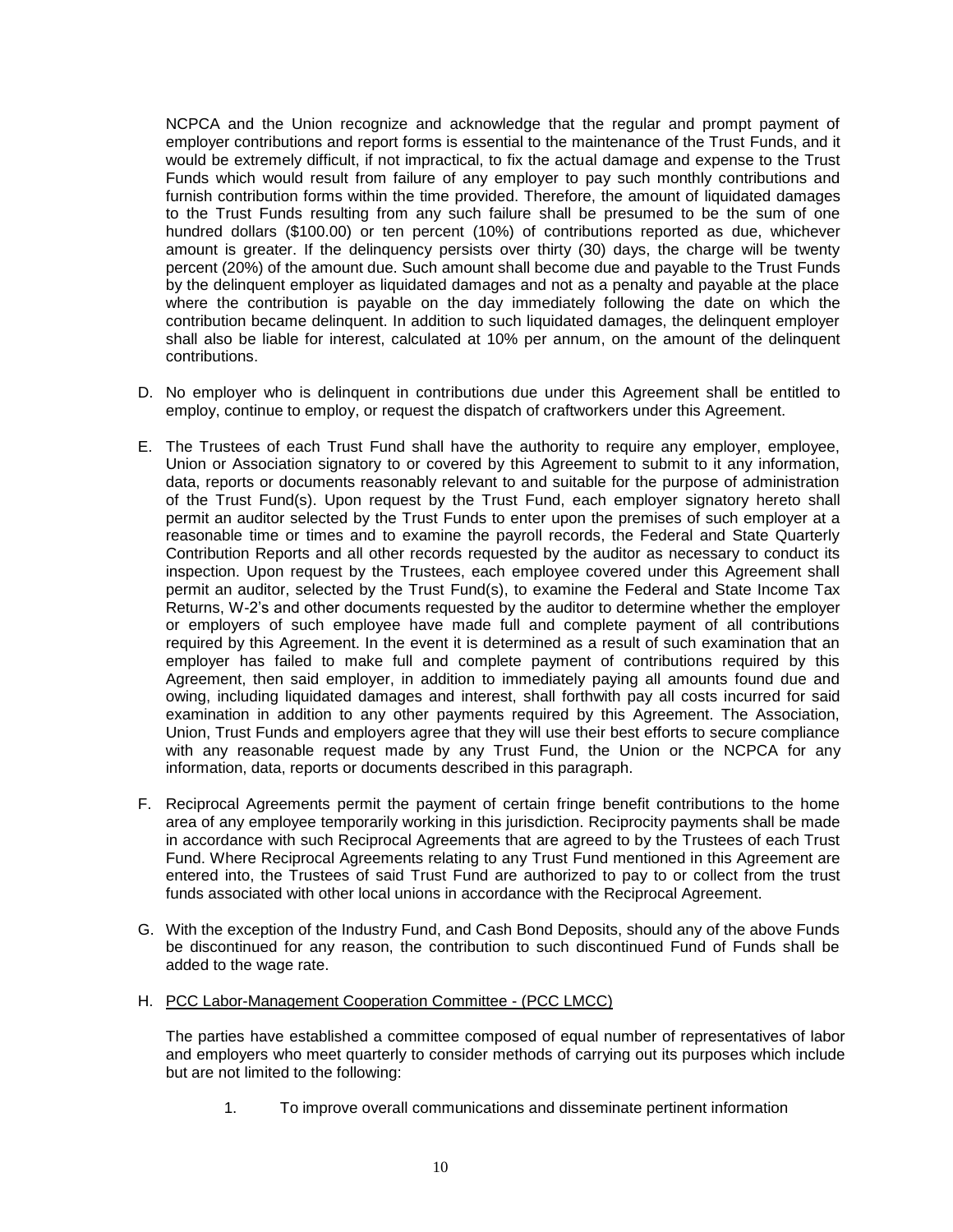between the parties; and

- 2. To seek ways of dealing with problems of mutual concern which are detrimental to the advancement and economic development of the masonry industry; and
- 3. To do what is lawfully possible to promote union masonry construction, recognizing the mutual threat of unfair competition; and
- 4. To assist Employers and the Union to achieve job site safety; and
- 5. To explore joint approaches to achieving organizational effectiveness.

The establishment of the PCC LMCC does not relieve the Union of its obligation to enforce this Agreement.

I. In the event the Board of Trustees of the BAC 3 Health and Welfare Trust Fund makes a determination that the full amount of contributions owed by a Contributing Employer will not be paid due to insolvency or any other reason, this section shall determine how any partial payment of contribution amounts owed ("Partial Recovery") will be allocated.

First, the Partial Recovery will be used reimburse the Bricklayers and Allied Craftworkers Local No. 3 Health and Welfare Trust its out-of-pocket expenses paid for collection actions. Out-ofpocket expenses include but are not limited to professional fees and/or litigation fees paid by the Trust.

Second, the Partial Recovery shall be applied in the following priority order, with each Class being paid the amount owed to the entities included in the class, in full, before any money is disbursed to the next numbered Class. When there is not enough money to pay the full amount owed to the entities in each Class, those entities shall receive a share of the available money in proportion to each entity's claim:

### Class No. 1:

- 1. Bricklayers Local No. 3 Vacation and Holiday Fund
- 2. BAC Local No. 3 working dues
- 3. International Union of Bricklayers and Allied Craftworkers working dues

#### Class No. 2:

- 1. Bricklayers Local No. 3 Pension Trust, Defined Benefit Plan
- 2. Bricklayers Local 7 Pension Trust, Defined Benefit Plan
- 3. Bricklayers & Allied Craftsmen, Local 16 Pension Trust Fund, Defined Benefit Plan
- 4. International Union of Bricklayers and Allied Craftworkers Pension Fund

## Class No. 3:

- 1. Bricklayers and Allied Craftworkers Local No. 3 Health and Welfare Trust
- 2. Bricklayers Local 7 Pension Trust Defined Contribution Plan
- 3. Bricklayers Local 3 Pension Trust Defined Contribution Plan

#### Class No. 4:

- 1. Bricklayers and Allied Craftworkers Local No. 3 Apprentice Training Trust
- 2. International Masonry Institute (IMI) Contributions

#### Class No 5:

- 1. Masonry Industry Labor Management Cooperation Committee
- 2. Masonry Promotion Fund
- 3. Marble Promotion Fund
- 4. Pointer, Caulker, Cleaner Promotion Fund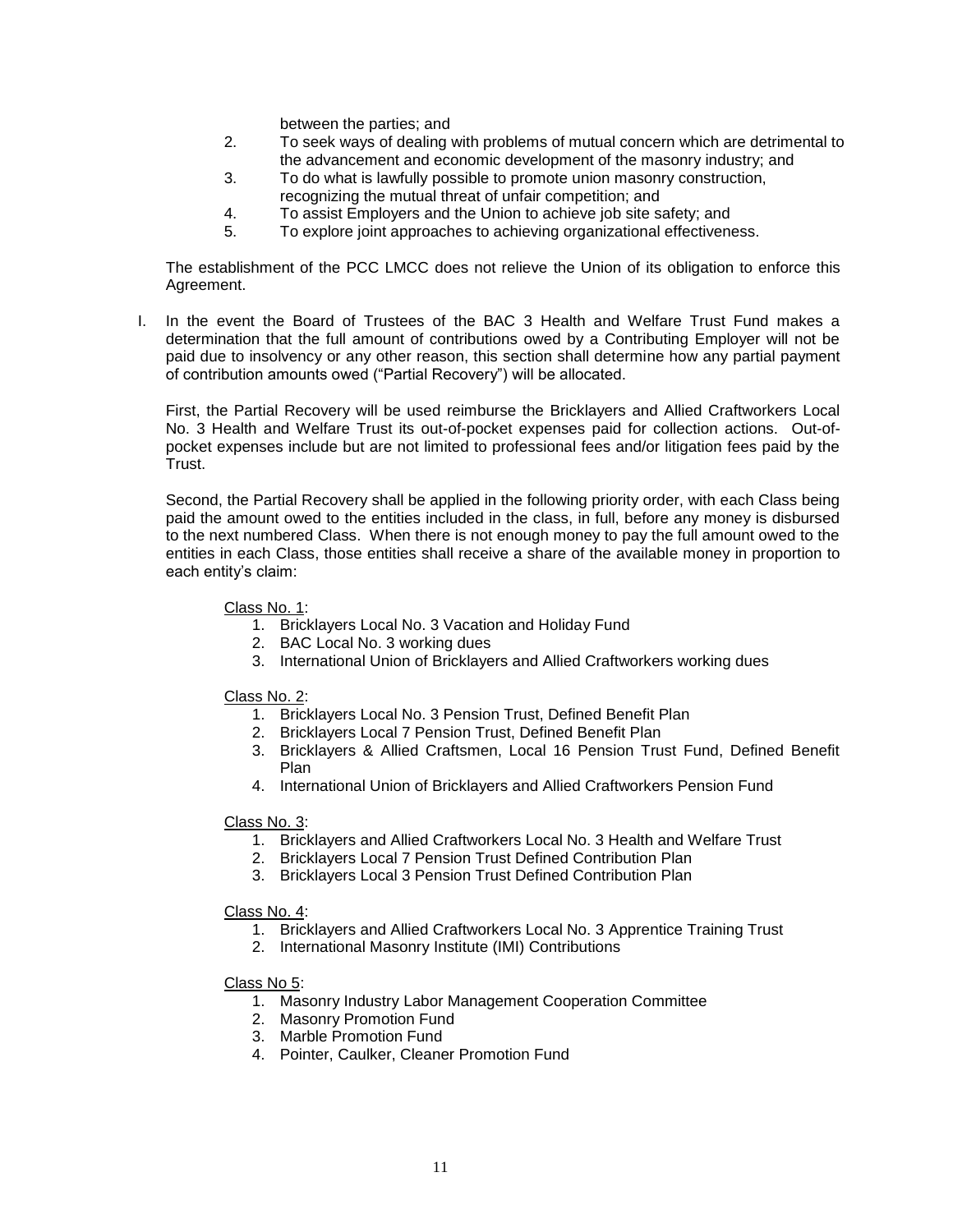## **ARTICLE XIV SURETY BOND**

#### **Section 1. SURETY BONDS**

- A. In order to secure payment of (1) wages, (2) liquidated damages or (3) employer contributions any other financial obligations of the employer, under this Agreement, each and every employer shall obtain a bond in the amount of ten thousand dollars (\$10,000.00). An exit audit may be required of all contractors to determine that all amounts have been properly paid to the Union and/or Trust Funds pursuant to the terms of this Agreement.
- B. If a surety bond company is used to comply with this guarantee, such company must be acceptable to the Trustees. This bond must be evidenced by completion by the employer and its surety of the bond form attached to this Agreement. A bond containing terms different in any manner from that of the bond form attached to this Agreement is not acceptable. Said bond shall be filed with the Trust Funds' administrator.
- C. Active employers leaving this jurisdiction, or retiring from business may, upon request to the Board of Trustees, be granted inactive status and removed from the monthly mailing list. A condition required for inactive status is that the employer notify the Union if he/she returns to active status in this jurisdiction.
- D. If an employer on inactive status does not notify the Union within one (1) day after commencing work in this jurisdiction, he will be liable for liquidated damages at the rate of twenty dollars (\$20.00) per month or ten percent (10%) of all contributions due during his first month of work, whichever is greater, for each month from the date inactive status was granted to the date notice is given.
- E. Upon return to active status from inactive status, the employer further agrees to renew a surety bond for ten thousand dollars (\$10,000.00) from an approved surety company.
- F. In the event (1) an employer is not located in this jurisdiction and starts work on a project covered by this Agreement, which project will, in the opinion of the Trustees, be likely to be completed before the Trust Fund contribution report is required to be filed, or (2) an employer fails to pay Trust Fund contributions when due, or (3) an employer's unpaid Trust Fund contributions exceed the bond that has been posted pursuant to this Agreement, the Trustees, in their discretion, may require any such employer to furnish to the Trustees a surety company bond in the amount of twenty-five thousand dollars (\$25,000.00) to guarantee payment of contributions, liquidated damages, and delinquency charges under this Agreement, in addition to the bond hereinabove described. As an alternative to the surety company bond described above, the Trustees may require of the employers described in (1), (2), or (3) above to file contribution reports and pay contributions weekly after five (5) days' notice to such employers by the Health & Welfare Fund Trustees.

## **ARTICLE XV GRIEVANCE JOINT BOARD AND ARBITRATION**

### **Section 1.**

- A. All disputes involving the interpretation, application, or violation of this Agreement shall be resolved through the dispute resolution procedures set forth in this Article, except as otherwise provided in this Agreement.
- B. There is hereby established a Joint Board which shall consist of four (4) members, two (2) selected by the Union and two (2) selected by the Northern California PCC/Restoration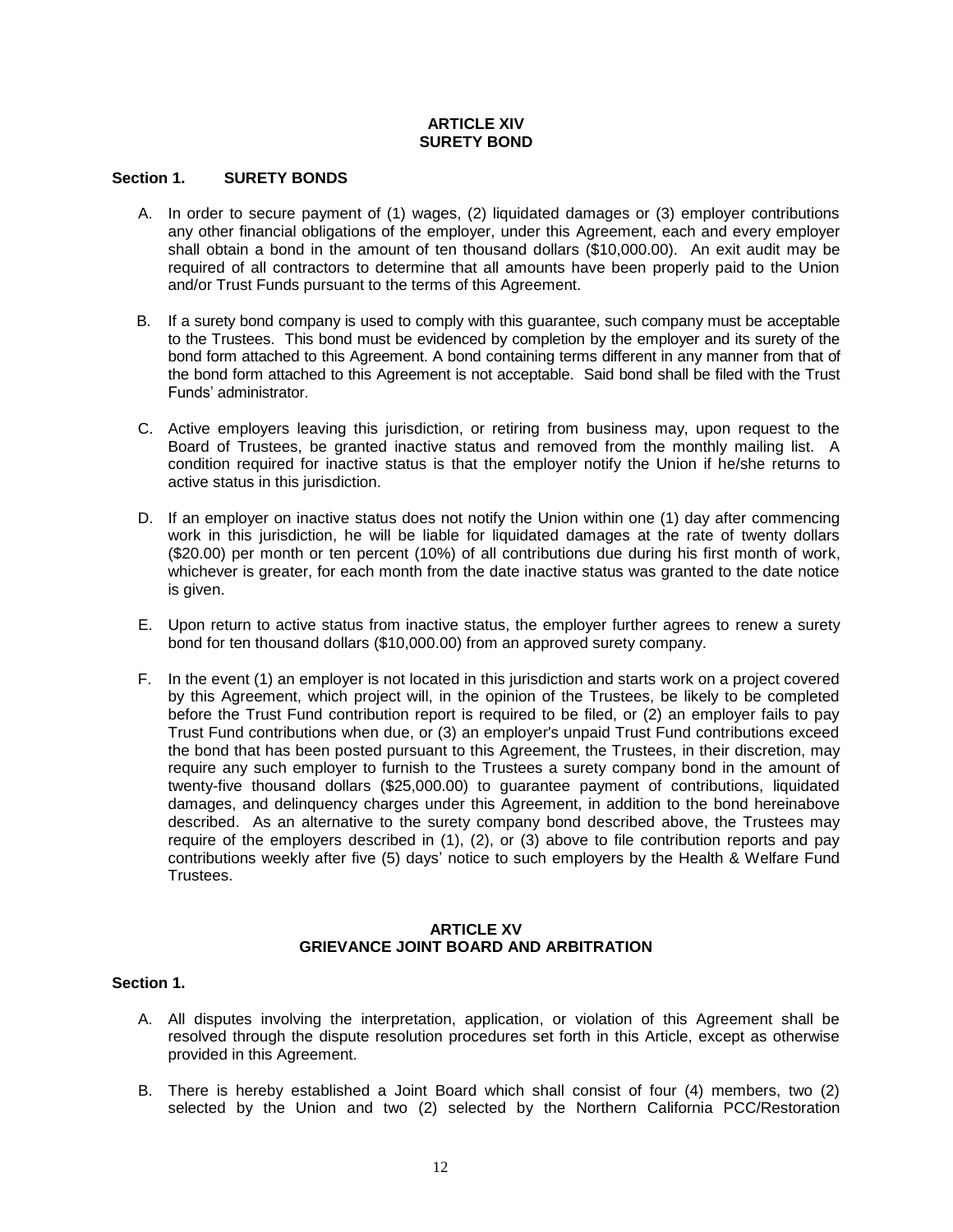Contractors Association. The Joint Board shall meet at such time as it may decide; however, it shall meet within ten (10) working days after written notice by either party to all four (4) members of the Joint Board. The Joint Board shall require two (2) NCPCA representatives and two (2) Union representatives present for a quorum to conduct business. All actions of the Joint Board shall require majority approval of the Joint Board. The members of the Joint Board shall select one of its members as Chairman and one of its members as Secretary. However, when the Chairman is selected from among the Union representatives, the Secretary shall be selected from the NCPCA representatives and vice versa. The Joint Board may extend the time limits set forth in paragraphs B and D of this Article

- C. The Joint Board shall have authority to hear and determine all grievances and disputes arising under the terms of this Agreement. The Joint Board shall not have the power to amend, change, or add to this Agreement. The Joint Board shall have the power to assess damages, require the enforcement of all provisions of this Agreement, order the cessation of practices in conflict with this Agreement, recommend to the Trustees of the Health & Welfare Trust Fund an assessment against the cash bond deposit furnished by an employer, and grant other remedy to effectuate this Agreement.
- D. Decisions by the Joint Board shall be rendered within ten (10) days after the matter is heard by the Joint Board. In the event that the Joint Board is deadlocked or fails to act within the time hereinabove specified, an impartial arbitrator shall be selected from the following permanent panel: Robert Hirsch, John Kagel, Anne Andrews Ellis, and Katherine Thomson. In selecting the arbitrator, the parties shall contact each arbitrator to obtain their available dates and shall select the arbitrator who has the soonest available dates that will work for the parties, unless the parties agree otherwise. The cost of such arbitration shall be borne equally by all parties involved in the matter before the arbitrator, unless otherwise specified in this Agreement. All decisions of the Joint Board or decision of an impartial arbitrator, in the case of arbitration, shall be final and binding on the Union, the employers and all persons bound to or signatory to this Agreement, and shall be subject to enforcement in any court of competent jurisdiction.
- E. Except as otherwise provided in this Agreement, the Union, the Association, or the affected employer shall present to the Joint Board all facts concerning a possible violation of this Agreement within forty (40) working days of the event(s) giving rise to the alleged violation or within forty (40) working days of the grieving party's knowledge thereof, whichever is later. All charges must be presented in writing and included with notice of the meeting of the Joint Board to all members of the Joint Board. All alleged violations of this Agreement by anyone covered by this Agreement must be presented to the Joint Board for determination prior to any action or actions being taken by the Union, except for the following reasons:
	- 1. Failure to pay wages, dues, or payroll taxes
	- 2. Furnishing a check that is unable to be negotiated (NSF)
	- 3. Delinquent in contributions required by this Agreement
	- 4 Failure to comply with the cash bond requirements of this Agreement
	- 5. Failure to abide by any award, ruling, or decision rendered under this Article
- F. Anyone covered by this Agreement who is accused of violation of this Agreement must be presented with a copy of the alleged violations at the time the person is notified to appear before the Joint Board to answer such charges. Such notice shall be served at least two (2) days prior to such meeting of the Joint Board and shall be sent by Certified Mail with return receipt requested and such notice of the meeting shall give the time and place of the meeting of the Joint Board. After the Joint Board has heard the testimony of the accused violator and has provided an opportunity for the accused violator to appear before the Joint Board or answer the alleged violations in writing, the Joint Board shall make a determination of the dispute. If the Joint Board determines that the accused has violated this Agreement, the Joint Board may assess damages against the violator or may order an audit of the violator at the violator's expense and assess damages at a later date after receiving the results of the audit. The amount of assessed damages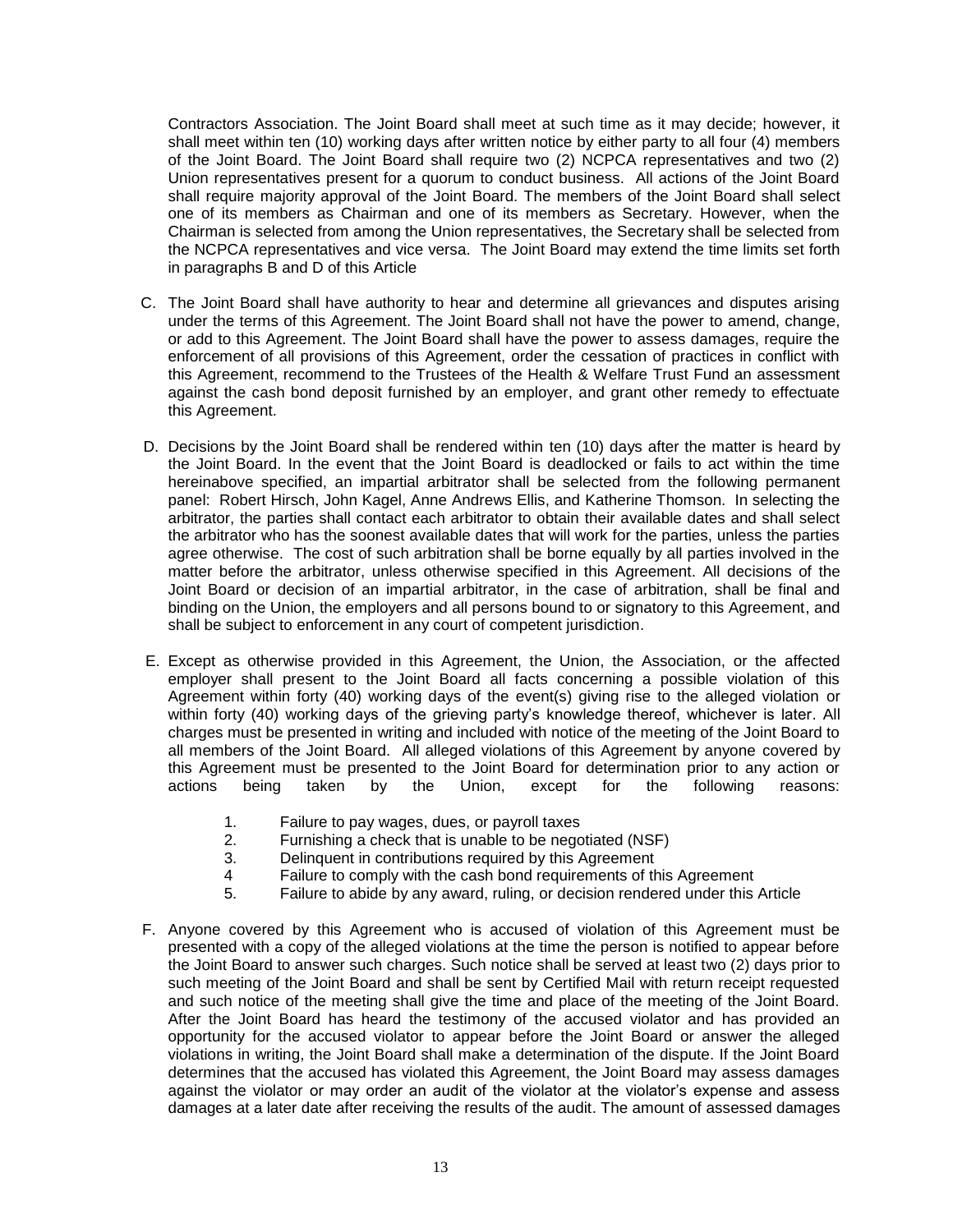shall be determined by the Joint Board in accordance with the damages suffered by the employees, the Union, the trust funds, and the masonry industry through actions of the violator and the seriousness of the violation.

- G. Any grievance or dispute involving this Agreement shall be referred by the Union to the Employer involved. In the event these parties are unable to adjust the matter, the Union shall present such dispute to the Joint Board in accordance with Section F hereinabove.
- H. It shall not be a violation of this Agreement for the Union to refuse to man any job or withdraw its members from any job of any employer who has been found in violation of this Agreement by the Joint Board or the impartial arbitrator and when the employer refuses or fails to comply immediately with the decision of the Joint Board or impartial arbitrator.
- I. In the event of any grievance where any party requests books or records, and in the opinion of the Joint Board or arbitrator the production of such books and records would be deemed relevant, and would assist in the disposition of the grievance, such books and records shall be brought to the meeting of the Joint Board or the arbitration. This request shall be written and such books and records will be made available for the inspection and perusal by the parties.

**Section 2.** The following claims and claims for associated penalties will be resolved exclusively through the procedures set forth in this Grievance and Arbitration Procedure, and may not be brought in a court of law or before any administrative agency such as the California Labor Commissioner: all claims arising under the Fair Labor Standards Act, the California Labor Code and the Industrial Welfare Commission Orders for: unpaid wages (e.g., claims for hours worked off the clock, overtime wages, minimum wages, incorrect rate(s) of pay and travel time); missed rest period and meal period claims; heat illness recovery violations; waiting time penalties; reimbursement of expenses (e.g., tools, cell phone charges, mileage and subsistence); recordkeeping of personnel files, time records and payroll records; and violation of Labor Code sections 212 and 226.

For rest period and meal period claims, the time limit for bringing such claims is the time limit for bringing grievances under this Grievance and Arbitration Procedure. For all other claims covered by this section, the intent of the parties is to use the shortest time limit permitted by applicable law, as determined by the Joint Board or Arbitrator, but in no event less than the time limit for bringing grievances under this Grievance and Arbitration Procedure. All substantive and procedural rights applicable to mandatory arbitration of employment claims shall be observed, e.g., the right to more than minimal discovery, payment of costs by the employer, a written award, etc., and the parties expressly agree that the right to bring group grievances shall be preserved. If the Union declines to bring and/or pursue to arbitration a grievance involving the foregoing statutory claims, the employee or employee(s) shall be free to bring and pursue the grievance to arbitration themselves, bearing the cost of their own attorneys' fees and litigation expenses, although the Union shall be permitted to intervene in any such proceeding to present its own position, in its sole discretion. Where an Arbitrator is needed for any grievance regarding any of the statutory claims set forth above, the parties shall select the Arbitrator from the following permanent panel: Robert Hirsch and John Kagel. In selecting the arbitrator, the parties shall contact both arbitrators to obtain their available dates and shall select the arbitrator who has the soonest available dates that will work for the parties, unless the parties agree otherwise. The Arbitrator shall manage all such claims with due regard for the rights of the employees and the inherent advantages of arbitration over court proceedings.

#### **ARTICLE XVI SUBCONTRACTING**

**Section 1.** All employers signatory to this Agreement covenant and agree that they will notify subcontractors who perform the kind of work to which this Agreement is applicable, of the terms and conditions imposed by this Agreement and shall require that said subcontractors be bound by this Agreement. Said subcontractor shall be bound by the terms and conditions of this Agreement including,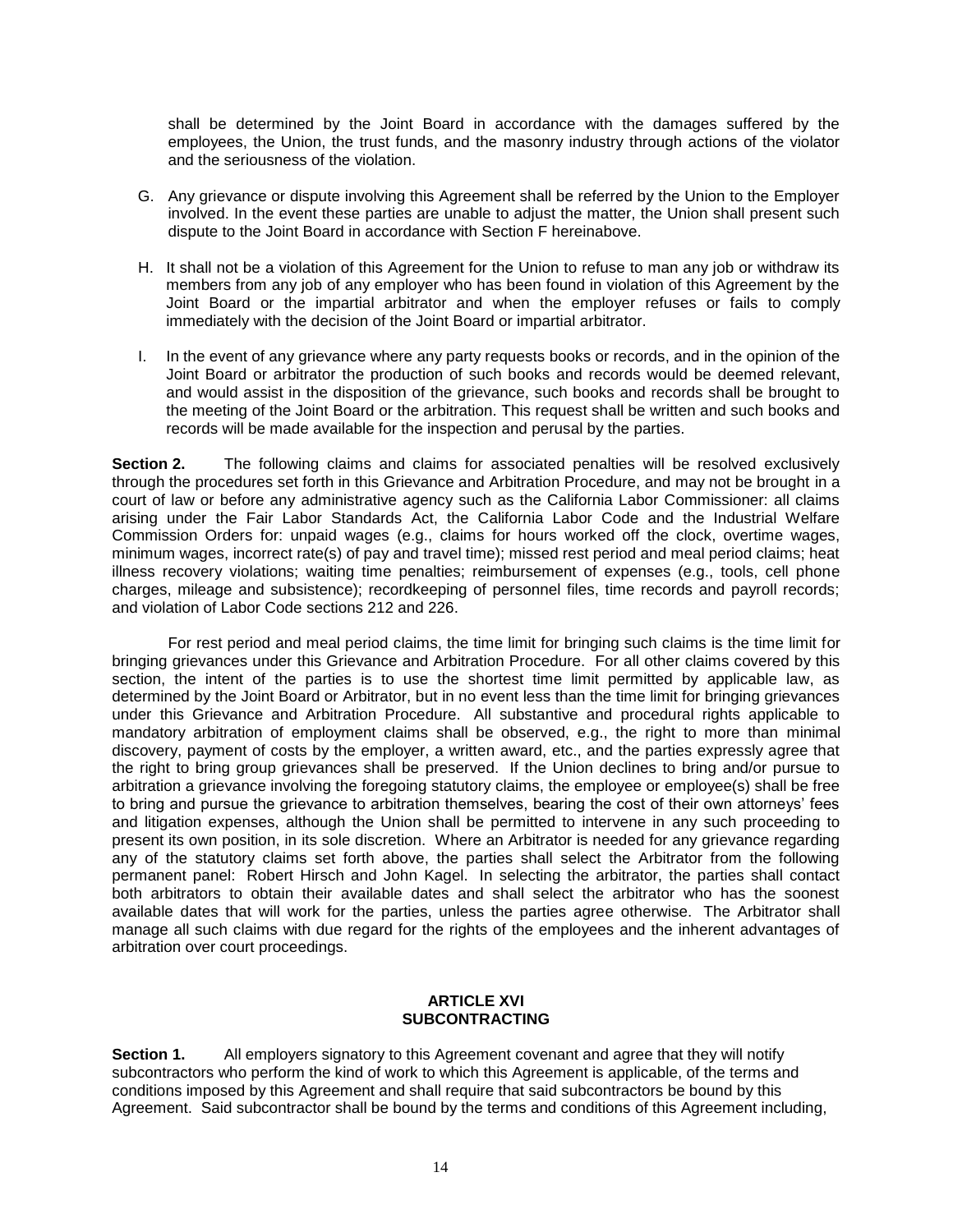but not limited to, the payment of all wages and fringe benefits set forth in Article VIII of, and Appendix A to, this Agreement. This section will not apply to the assembly or installation of scaffolding (Article III, Section, 2. E).

All work covered by this Agreement, whether performed by members of the Association, or by signatory employers who are not members of the Association, or by any person, firm, partnership, corporation, joint venture or other entity, whether or not a signatory employer to this Agreement, for or on behalf of any signatory employer or under subcontract with, or in association with, or under any other arrangement with any signatory employer, shall be governed by the terms and conditions of this Agreement. A signatory employer shall be liable for the payment of all wage and payment to the Trust Funds for fringe benefits for all work covered by this Agreement performed by the employee of any person, firm, partnership, corporation, joint venture or other entity, including any hours worked by any sole proprietor, under subcontract with, or in association with, or under any other arrangement with such signatory employer, as if such work had been performed by an employee of the signatory employer. For example should a signatory employer subcontract with a sole proprietor, the signatory employer shall be liable for the payment of all fringe benefits, including, but not limited to, pension, health and welfare, vacation and Union administration, for all hours worked by the sole proprietor where such work is within the work jurisdiction of the Union.

**Section 2.** Violations of this Article may be processed under the grievance and arbitration provisions set forth in Article XV of this Agreement or, if the Union and Association so agree, may be the subject of a civil lawsuit. Notwithstanding anything in this Agreement to the contrary, if a violation of this Article is processed under the grievance and arbitration procedures set forth in Article XV, the limitations period for bringing such a grievance shall be the applicable statute of limitations for violation of a written contract and the Union may also seek in such a grievance Union dues and initiation fees in addition to any other damages lost as a consequence of a violation of this Article. Nothing herein shall be construed to limit the right of the Trust Funds identified in Article XIII to bring a civil action against a signatory employer for fringe benefits owed for work performed by employees of non-signatory contractors.

#### **ARTICLE XVII**

## **STEWARDS, REPORTING PAY, WORK RULES AND SAFETY**

**Section 1.** When one or more craftsworkers are employed on a job, a steward will be either appointed by the Union or elected at the job site, at the Union's option. In no event shall an employer discriminate against a shop steward or lay him/her off before the completion of the job because of any action taken by him/her in the proper performance of his duties or the enforcement of this Agreement. The shop steward is to receive grievances and disputes from the employees and report same to the Field Representative as soon as practical. The steward shall see that all terms of this Agreement are complied with including the proper observation of the rest periods and meal periods. The steward shall see that the CAL/OSHA regulations pertaining to safety and scaffolds are complied with on the job.

The first man on the job, workman, foreman or steward, shall notify the Union of the location of the job and the name of the employer within four (4) hours after the job has started. The employer agrees to allow sufficient time for this notification requirement. Restarting of a job follows the same rule.

**Section 2.** Any employee requested to report and reporting for work at the regular starting time and for whom no work is provided, shall receive two (2) hours pay at straight time pay or other applicable rate, as well as the expense payment due for the day, if any expense payment is due for that job, except when the employee has been notified before the end of the preceding shift not to report, or the employee is prevented from working for reasons beyond the control of the employer, including, but not limited to such factors as inclement weather, or breakdown causing discontinuance of a major unit of the project. If an employee shows up for work and no work is provided due to inclement weather; expense payments due for the day shall be paid. If an employee reports to work and is put to work, he/she shall receive at least three and one-half (3-1/2) hours pay if he/she works any portion of the work day. All hours worked over three and one-half (3-1/2) hours will be paid for actual hours worked.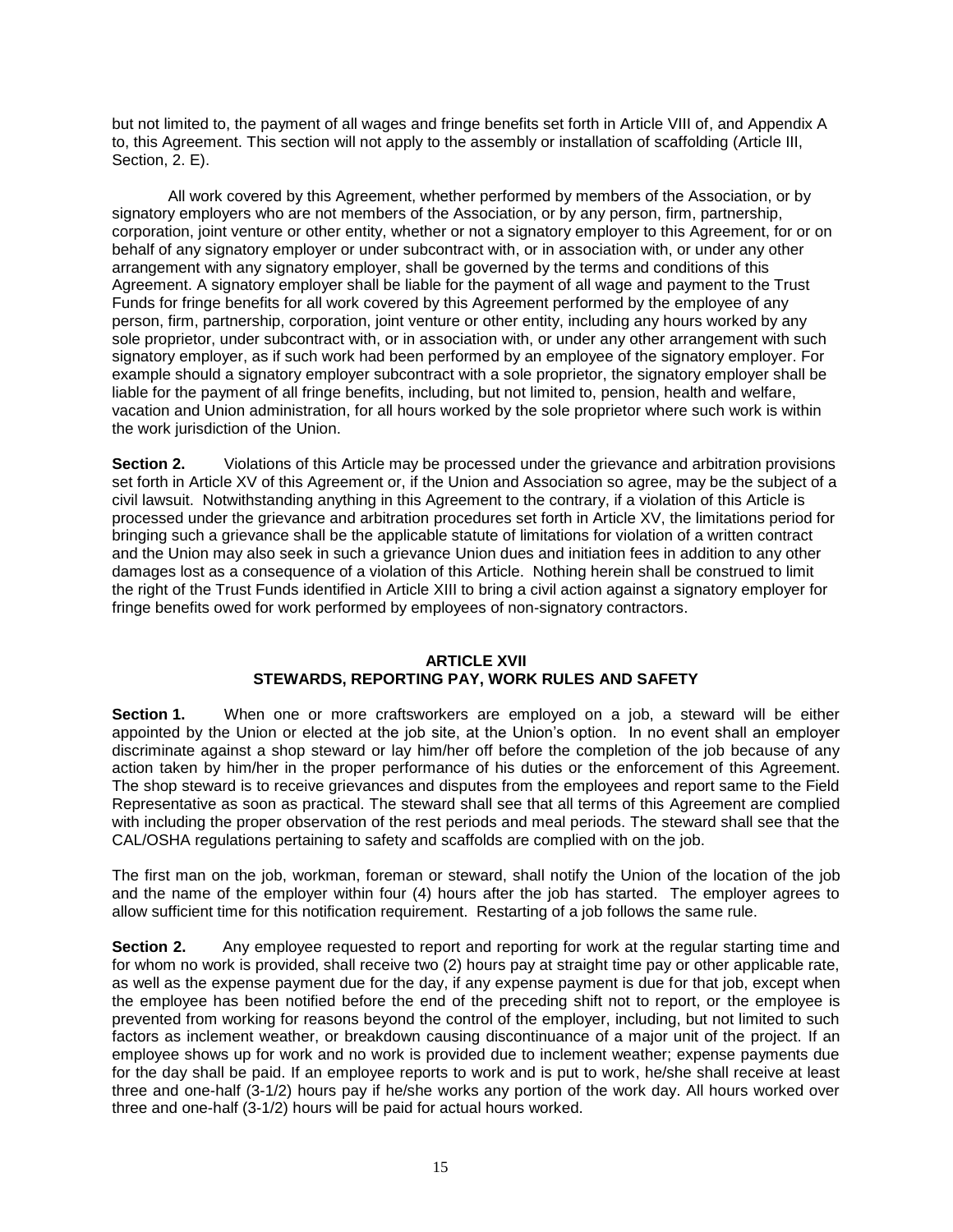**Section 3.** Employees will be paid for time spent loading and unloading trucks. Employees must be paid for going from one job to another and from the shop to the job site and back if requested by the employer during working hours and shall not use any of the lunch period in making such a job transfer.

**Section 4.** Employees shall be entitled to 10 minute paid rest periods and 30 minute unpaid meal / lunch periods in accordance with the California Labor Code and Wage Order #16. Employees shall also be provided "recovery periods" to avoid heat-related illness for employees who work outside in accordance with section 226.7 of the California Labor Code. Any dispute regarding an alleged failure to provide rest periods, meal periods, or recovery periods as required by this Section or California law shall be resolved in accordance with Article XV (Grievance Joint Board And Arbitration) and shall not be the subject of a civil lawsuit, a Labor Commissioner complaint or any other legal proceeding. Any employee who does not receive rest periods, meal periods, or recovery periods as provided in this paragraph shall be entitled to whatever remedy, damages or penalty is provided in the California Labor Code and by Wage Order #16 and the California Code of Regulations.

**Section 5**. The employer shall provide ice water in sanitary drinking water containers, and individual drinking cups.

**Section 6.** The employer shall furnish at the jobsite all necessary equipment not considered the personal tools of the trade. The tools of the trade are defined in Article IV, Section 2, of this Agreement.

**Section 7**. The employer shall not base pay or other compensation on a predetermined amount of work or output by the employee; and the Union shall not countenance any limitation of the productivity of the employer's work force. There will be no piece work or attempt to set up a certain amount of work to be done for a given unit of labor, but all employees will diligently apply themselves to an efficient performance of their work.

## **Section 8. Substance Abuse Testing and Assistance Program**

- A. The Individual Employers and the Union are committed to providing a safe and productive work environment. Substance abuse decreases efficiency, increases the risk of property loss or damage, and increases the risk of injury to employees.
- B. No drug or alcohol testing of any kind may be done until employee assistance programs or local drug and alcohol abuse programs have been identified and are in place and a written drug policy has been give to applicants and employees in the form of an Employee Notice and Acknowledgement Form

The employer will bear the cost of all drug and alcohol testing. The time taken to perform a drug test will be considered work time, and will be compensated by the Employer.

- C. Accordingly, the Union and the signatory Employers agree that:
	- (1) Employees shall not use, possess, dispense, or receive alcohol or controlled substances (other than prescription drugs which do not impair job performance, including medical marijuana) during working hours, on company property, at a job sit, or in Company vehicles.
	- (2) Employees will not report for work while impaired by alcohol or controlled substances.
- D. Pre-Employment Testing
	- (1) Testing may be performed on new hire applicants for employment as a condition of employment. An employee or applicant who has been laid off for thirty (30)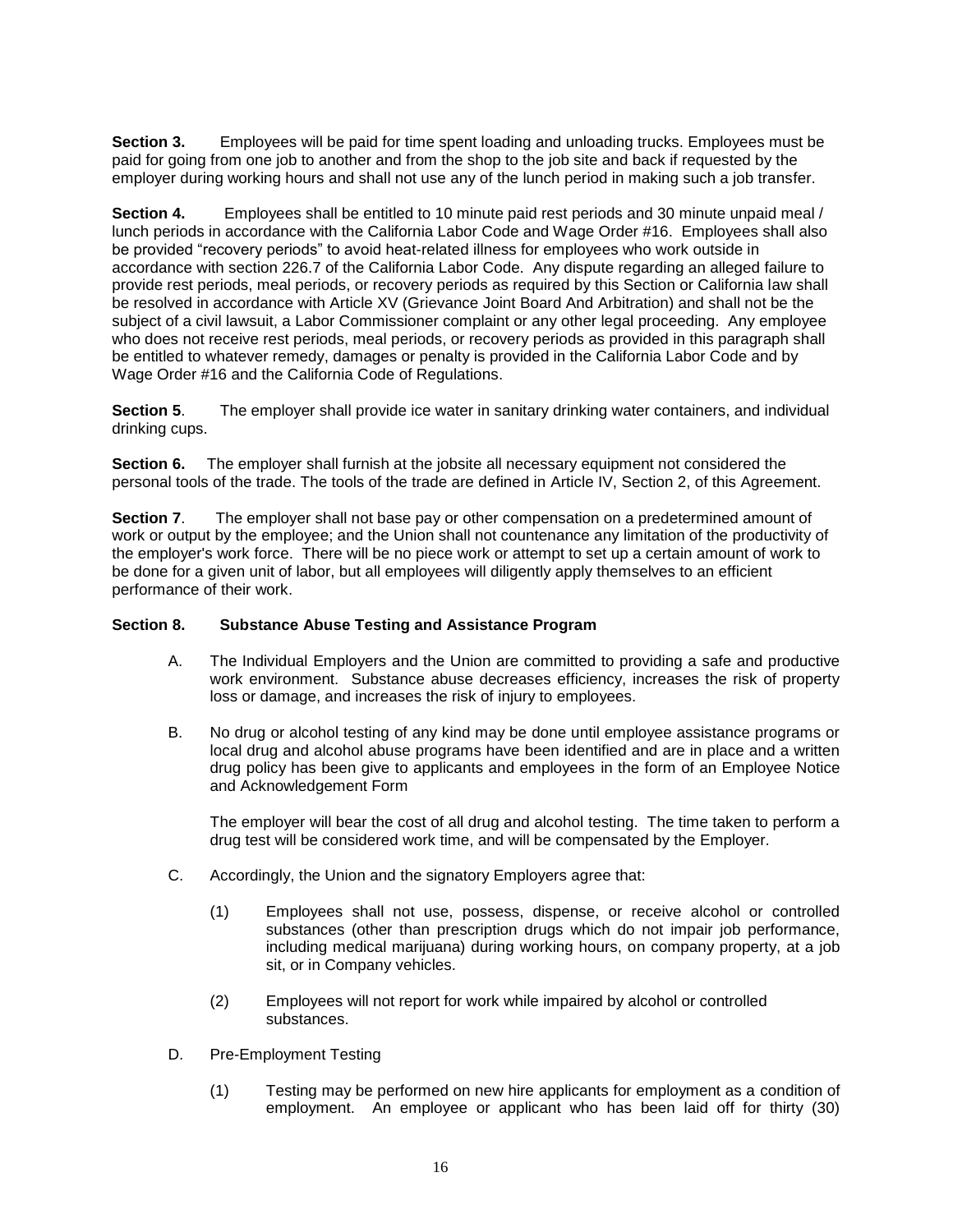calendar days or more, or a new employee may be required to undergo a preemployment drug test for non-prescription drugs as a condition of consideration of employment with the Employer or prior to being approved to work at any Employer facility or work area. This is provided that an employee or applicant who can demonstrate that he or she successfully passed a pre-employment drug test by the same employer within the previous ninety (90) days, shall not be required to undergo a pre-employment drug test. There shall be no pre-employment alcohol testing. Notwithstanding the foregoing, drug testing standards set by the general contractor that are more stringent than the above provisions shall apply to testing under this Section D.

- (2) Pre employment testing must be in place and such testing must actually be conducted before the Employer can conduct any Random Testing as described herein.
- E. Post Accident Testing
	- (1) Any employee involved in an accident will be required to submit to a test for the presence of alcohol or drugs. An "accident" is an event that results in professional medical treatment or significant damage to the Employer's property. This requirement will be waived when the accident was solely the result of a third party's actions, or where it can be determined that drugs or alcohol were not a contributing factor. Notwithstanding the foregoing, drug testing standards set by the general contractor that are more stringent that the above provisions shall apply to testing under this Section (E).
- F. Testing Procedures:
	- (1) All testing will be conducted according to SAMHSA guidelines and will include a screening test; a confirmation test; review by a Medical Review Officer, including the opportunity for employees who test positive to provide legitimate medical explanation, such as a physician's prescription, for the positive result; and a documented chain of custody. Any employee who disputes the positive results shall have the right within ten (10) working days of when he is notified of the test results to have his initial sample independently retested by a SAMHSA certified laboratory of his choice at his own expense. If the independent retest results in a negative result, that negative result shall be considered a successful completion of the drug testing, and the employee will be put back to work immediately, be reimbursed for the cost of the retesting, and be made whole for any loss of pay occasioned by the first positive test results.
	- (2) All laboratory reports and test results shall be treated as confidential medical information and shall be maintained in a medical file separate from the employee's personnel file. Test results shall be disclosed by the testing facility to the Medical Review Officer (MRO) only. After interpreting the test results, the MRO shall communicate to the Employer, the employee and the Union only that the test result is "positive" or "negative".
	- (3) Job applicants testing positive for drug use may be suspended from consideration by Employer for a period of two (2) months. An applicant may be considered upon re-application after a shorter period, however, if he or she can demonstrate meaningful participation in a rehabilitation program following the positive drug test.
	- (4) Employers must notify employees, applicants for employment and the Union in advance of any drug testing requirements. The employee shall be allowed to contact a Union representative prior to submitting to the drug/alcohol testing.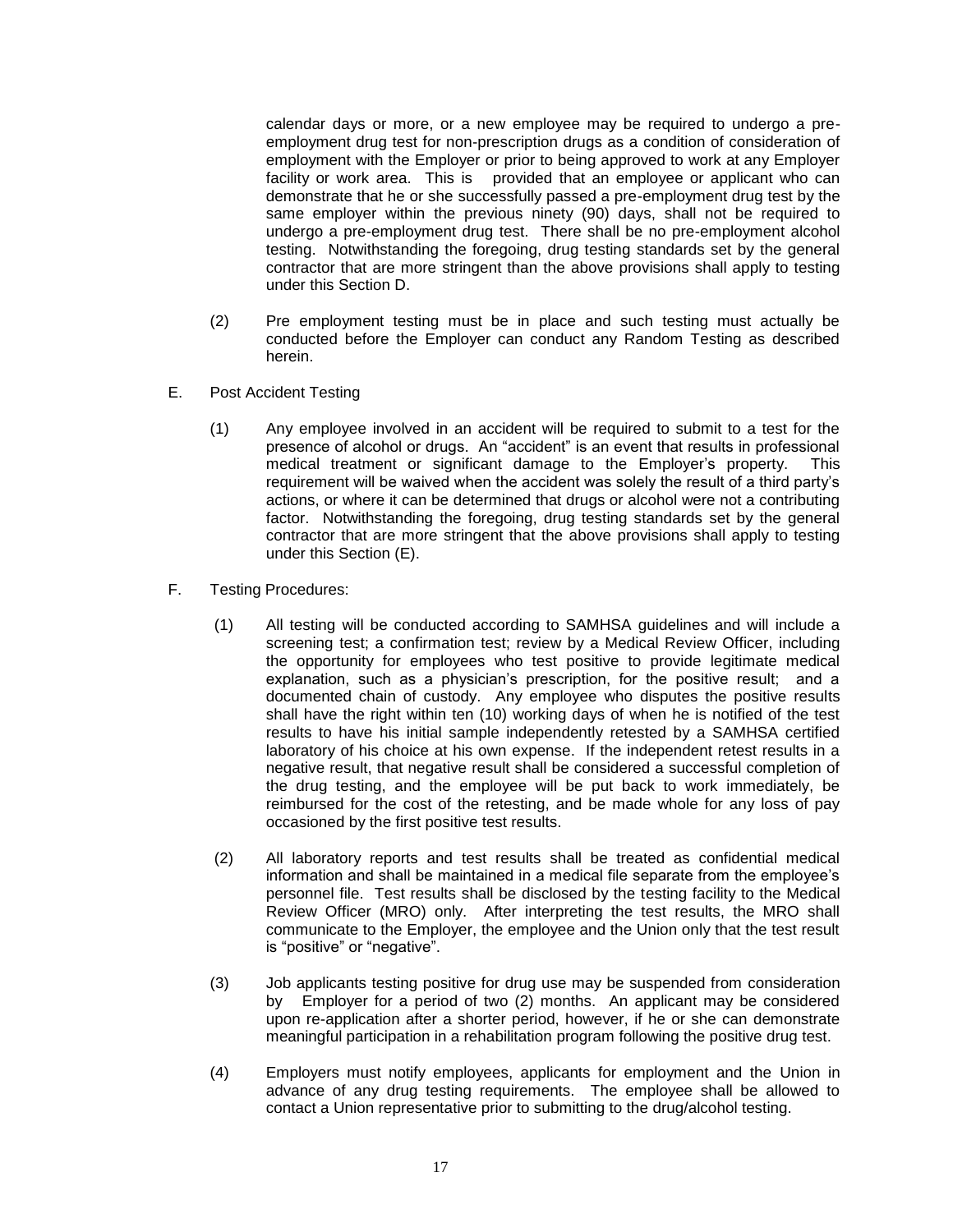**Section 9.** The employer shall supply ladders to all scaffolds built over five (5) feet in height. Ladders and scaffolds shall comply with all OSHA regulations.

**Section 10.** Should craftsmen be required to work in a place exposed to falling objects, a suitable protective overhead covering shall be provided. Said covering shall be a minimum of 5/8" plywood. When craftsmen are working on the walls of, or in, the elevator shafts, hatchways, and/or stairwells, there shall be a protection of not more than one (1) story below them at any time.

**Section 11.** No more than two partners or two officers of a corporation shall work with the tools of the trade on any one job. A violation of this clause shall be referred to the Joint Board of the Union and the Management Committee. A sole proprietor or up to one (1) partner who works with the tools of the trade need not pay any fringe benefit contributions which would otherwise be payable under this Agreement for his or her own hours of work, however, at his or her option, the sole proprietor or partner may pay the entire package of all such fringe benefit contributions except pension contributions. Any additional partners who work with the tools of the trade shall pay all fringe benefit contributions which would otherwise be payable under this Agreement for their own hours of work, except pension contributions and, at their option, health and welfare contributions. (Such sole proprietors and partners must, however, pay all fringe benefit contributions required under this Agreement for all hours worked by their employees.) Employees of corporations who are also officers or shareholders of said corporation who work with the tools of the trade shall pay all fringe benefit contributions on themselves which would be applicable to regular employees under this Agreement.

**Section 12.** Where required by law, the employer shall be required to furnish the safety helmets and glasses for the employees' use. Craftsmen will be required to adhere to all company safety policies and rules and to OSHA rules. Violations will result in termination.

**Section 13**. Employer shall abide by all State and Federal OSHA Regulations.

## **ARTICLE XVIII NO STRIKE AND NO LOCKOUT PROVISION**

**Section 1.** It is understood and mutually agreed that during the term of this Agreement, the Union will not initiate, authorize or condone any strike, slowdown, or stoppage of work, nor will any employer engaged in any lockout or work stoppage, involving any disputes, complaints or grievances arising under or out of the terms and conditions of this Agreement. However, notwithstanding anything in the preceding sentence, or anywhere else in this Agreement to the contrary, it shall not be a violation of this Agreement for employees, without any recourse to the grievance or arbitration procedures set forth in Article XV, to engage in a work stoppage, strike or concerted refusal to work for any employer who fails or refuses to pay or make, in whole or in part, all payments, including all wages and/or fringe benefit contributions, as set forth in this Agreement or in any other agreement with the Union, or any payroll taxes, after 48 hours written notice from the Union that the employer is in default. In addition, notwithstanding anything in this Agreement to the contrary, it shall not be a violation of this Agreement for employees to engage in a work stoppage, strike or concerted refusal to work for any employer who fails to abide by any award, ruling or decision rendered pursuant to the grievance and arbitration process set forth in Article XV.

**Section 2.** Additionally, during the term of this Agreement, it shall be a violation of this Agreement for a worker employed under this Agreement to refuse to cross a picket line, except (a) a primary picket line sanctioned by the local Building Trades Council or Central Labor Council having jurisdiction over the area where the job is being picketed or (b) a picket line that would cause a reasonable person to fear bodily harm from crossing the picket line.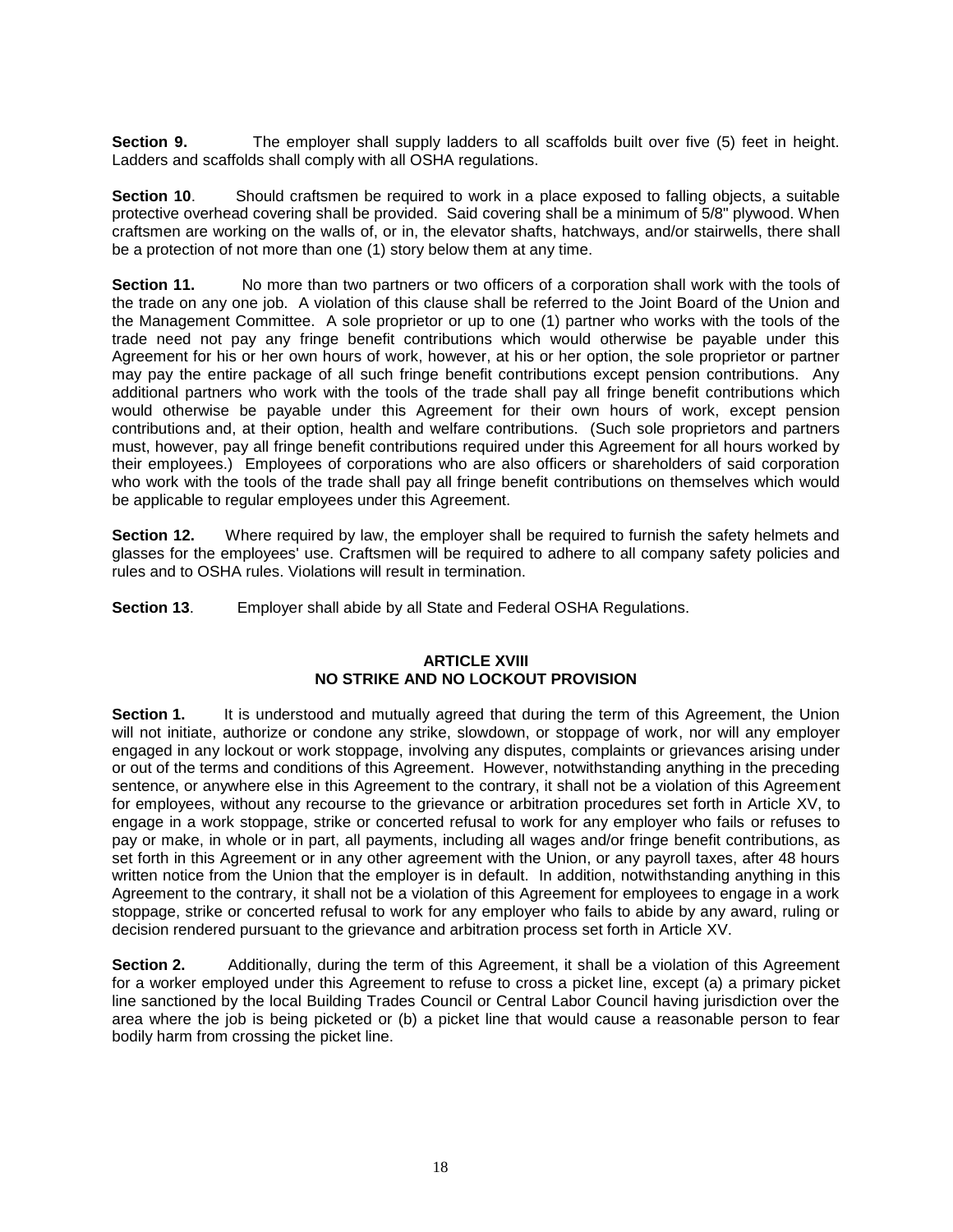## **ARTICLE XIX WAIVER OF BENEFITS AND WAIVER OF AGREEMENT**

**Section 1.** No employee shall be permitted to waive any of the fringe benefits required by this Agreement and in the event the employer paid some or all of the fringe contributions directly to the employee, such employer shall not be excused from paying such fringe benefits to the appropriate Trust Funds required by this Agreement. No estoppel, waiver or consent to employment under conditions other than as specified in this Agreement may be countenanced by any party.

**Section 2.** No business agent or steward has the authority to alter or amend any of the provisions of this Agreement or to sanction a violation of this Agreement. No business agent or official of this Union has the authority to orally permit: a violation of this Agreement or waive any of the benefits herein contained. Any such waiver must be in writing and signed by the President or Secretary-Treasurer of the Union, except in emergencies, and in such a case written confirmation of any oral statement of any official or business agent shall be sought, in writing, by registered mail, from the Union by the employer within four (4) working days.

**Section 3.** To the extent permitted by law, the Union hereby waives all benefits of all current and future State and local paid sick leave ordinances, including but not limited to California Labor Code sections 245-249 and the San Francisco, Oakland and Emeryville paid sick leave ordinances, and also waives all benefits under the San Francisco paid parental leave ordinance.

**Section 4.** Effective retroactive to February 14, 2014, the Union hereby waives the benefit of San Francisco's Family Friendly Workplace Ordinance (FFWO), codified as Chapter 12Z of the San Francisco Administrative Code.

## **ARTICLE XX WORKING HOURS – MAKE-UP DAY – SHIFT WORK – HOLIDAYS**

**Section 1.** At the option of the employer/employee, the regular work day may consist of seven (7) or eight (8) hours at the straight time rate. A regular work week shall consist of five (5) regular work days totaling thirty-five (35) or forty (40) hours per week, Monday through Friday. The regular work day may begin at 7:00 a.m., 7:30 a.m., or 8:00 a.m. at the employer's option or the regular work day may begin between 5:00a.m. and 7:00 a.m. upon mutual agreement between the Union and the employer. In the event the employer makes a change in the regular starting time, a three (3) day notice shall be given prior to the change. Four (4) ten (10) hour days at straight time may be agreed to by the Union and the employer, if the need arises.

**Section 2.** In the event a crew on a project is prevented from working on a regular workday due to weather, that crew will be permitted to work on the following Saturday at the regular straight time rate on a voluntary basis after notification to the Union. In the event any of the employees working on Saturday exceed forty (40) hours of employment, all hours worked in excess of forty (40) shall be paid at the rate of one and one half of the regular wage rate, except as a higher rate may be applicable under other provisions of this Agreement.

**Section 3.** SHIFT WORK: The first eight (8) hours worked on any shift shall constitute a day's work. Each shift shall include thirty (30) minutes for lunch. The rate of wages for employees shall be as set forth in Appendix A & B of this Agreement.

A. When three (3) - eight (8) hour shifts per day are worked the day shift will commence between 6:00 AM and 8:00 AM, as designated by the customer, to avoid conflicts with other crafts, and terminate between 2:00 PM and 4:00 PM, (i.e. 8 hours after starting). Swing shift will commence between 2:00 PM and 4:00 PM and terminate between 10:00 PM and midnight, as determined by the start of the day shift. Graveyard shift will commence between 10:00 PM and midnight and terminate between 6:00 AM and 8:00 AM, as determined by the start of the day shift.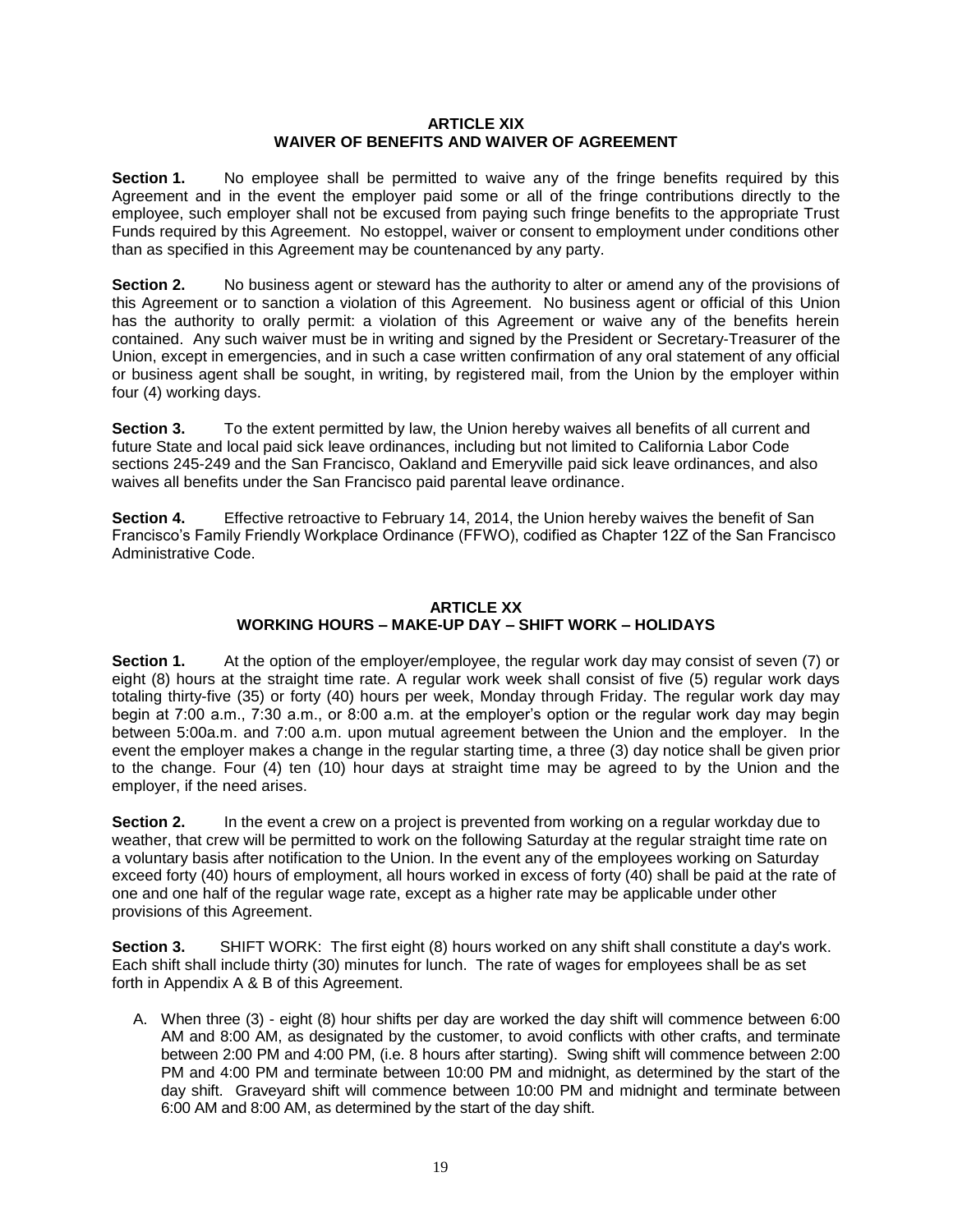- B. When two (2) ten (10) hour shifts per day are worked, the day shift shall commence between 6:00 AM and 8:00 AM and terminate between 4:00 PM and 6:00 PM. The swing shift shall commence between 4:00 PM and 8:00 PM and terminate between 2:00 AM and 6:00 AM. The first eight (8) hours in either shift will be at straight time and the last two (2) hours at time and one-half the total taxable hourly wage rate or double the total taxable hourly wage rate as specified in Article VIII Section 5.
- C. When two (2) twelve (12) hour shifts per day are worked, the first ten (10) hours will be paid in accordance with Article VIII, Section 5 above and the last two (2) hours will be paid at the double the total taxable hourly wage rate.
- D. Shift work at straight time will commence at midnight Sunday and terminate at midnight Friday. All work from midnight Friday to midnight Saturday shall be paid at a rate of time and one-half (1 ½) the total taxable hourly wage rate. All work from midnight Saturday to midnight Sunday, or on Holidays shall be paid at a rate of double the total taxable hourly wage.
- E. SHIFT DIFFERENTIAL: Day shift shall receive the total taxable hourly wage rate; swing shift shall receive 15% above the total taxable hourly rate and the graveyard shift shall receive 20% above the total taxable hourly wage rate**.**
- F. All shifts less than twelve (12) hours will be provided a thirty (30) minute lunch break. For swing shift and graveyard shifts only, the lunch break will be at the employer's expense. All employees shall be allowed ten (10) minutes to clean up before quitting time. All shifts over (12) hours shall receive two lunch breaks per California Labor Code.
- G. In no case shall an employee work more than one shift in any one calendar day. Each shift shall have its own separate foreman, as required.
- H. The employer is to provide a meal, if practical, or one-half (½) hour pay on any "unscheduled" overtime over nine and one half (9½) hours. Time for this meal will be provided by the Employer.
- I. When an employee is required to work twelve (12) hours, the Employer will provide two thirty (30) minute lunch breaks on the Employer's time.
- J. To meet conditions and schedules required on certain projects, various starting and quitting times may be established. Overtime of one and one-half  $(1 \frac{1}{2})$  the wage rate shall be paid for all hours worked in excess of eight (8) hours in any twenty-four (24) hour period, except as a higher rate may be applicable under other provisions of this Agreement.
- K. On all projects where a swing shift or night work is implemented for less than one (1) calendar week the pay rate shall be one and one-half (1 ½) times the total taxable hourly rate**.**

**Section 4.** HOLIDAYS. The following holidays will be observed: New Year's Day, President's Day, Martin Luther King's Birthday, Memorial Day, Independence Day, Labor Day, Thanksgiving Day, the day after Thanksgiving Day, and Christmas Day. All work performed on the above holidays shall be paid for at the rate of double time. Should a holiday fall on Saturday, the Friday immediately prior shall be observed as a holiday. Should a holiday fall on a Sunday, the Monday immediately following will be observed.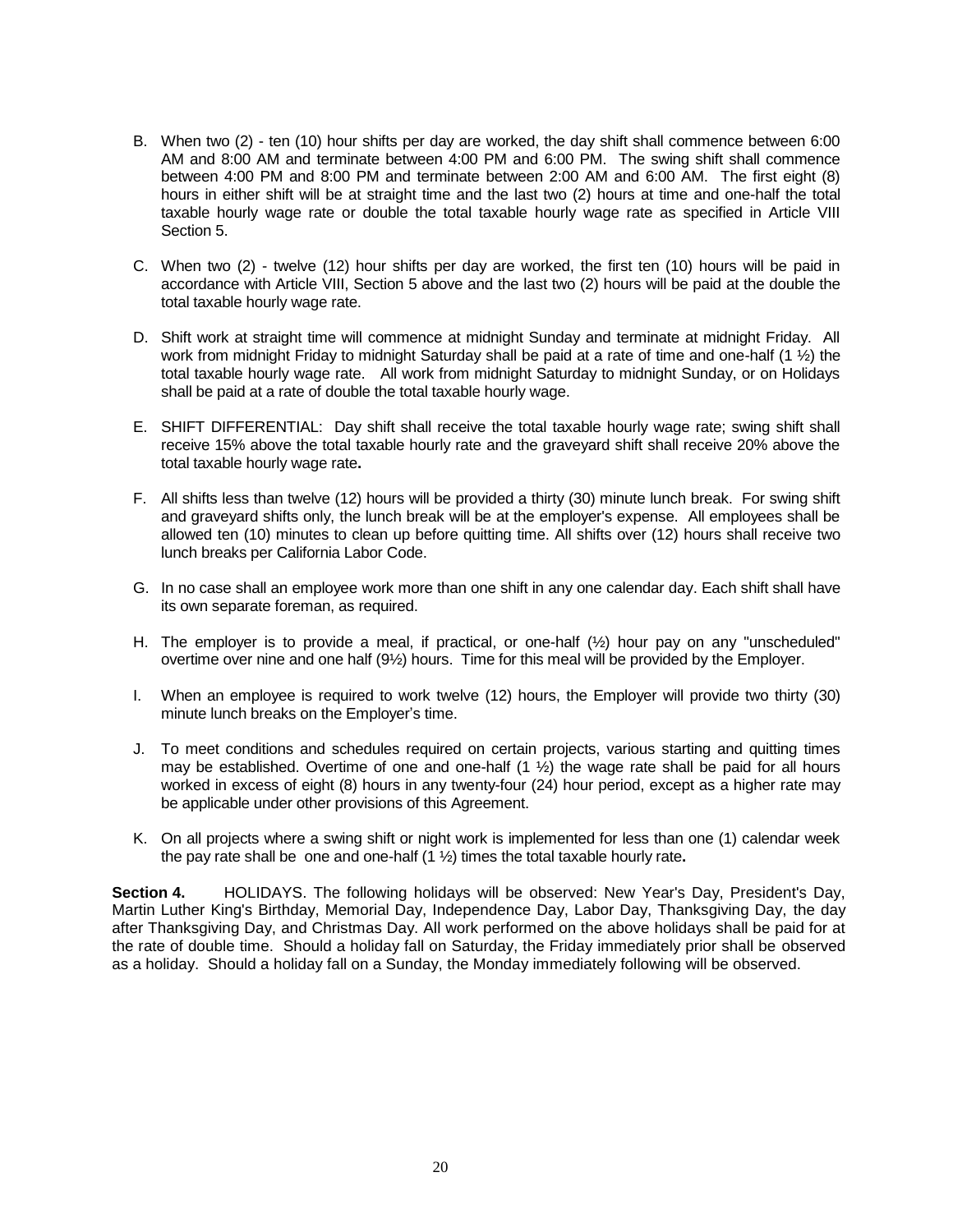## **ARTICLE XXI TRAVEL & SUBSISTENCE**

**Section 1.** Determination of Mileage for 45 Northern California Counties covered under this Agreement.

- A. For the purpose of determining travel and subsistence reimbursement, all employees required to travel more than thirty (30) miles from their residence or the Employer's principal place of business, whichever is closer to the job site, shall be paid travel reimbursement and subsistence as follows: Mileage to be determined by the California State Automobile Association.
- B. The Employer's principal place of business is the city or town recognized as such by the California State Contractors' License Board. The Employer's principal place of business must be a bona fide place of business, which is permanent. Temporary offices or other places of business established at or near the job site after the bid opening date shall not be recognized as principal place of business for purposes of this Article.
- C. Any individual Employer who has no principal place of business within the area covered by this Agreement shall use the employee's residence in place of the Employer's principal place of business for the purposes of this Article.

## **Section 2. - TRAVEL and SUBSISTENCE**

A. Travel reimbursement shall not exceed the following:

| Less than 30 miles | Free Zone       |
|--------------------|-----------------|
| 31 to 40 miles     | \$16.00 per day |
| 41 to 50 miles     | \$20.00 per day |
| 51 to 60 miles     | \$24.00 per day |
| 61 to 70 miles     | \$28.00 per day |
| 71 to 80 miles     | \$32.00 per day |
| Over 80 miles      | Subsistence     |

B. Subsistence expense reimbursement shall be actual expense not to exceed the following:

On all jobs of over eighty (80) miles the employee shall receive a subsistence allowance of up to One-Hundred dollars (\$100.00) per day for each day worked. When an employee is entitled to subsistence and cannot work because of inclement weather, job shut down or act of God, the Employee shall be entitled to subsistence. When subsistence applies, employees traveling from their residence or the Employer's principal place of business, whichever is closer to the job site, located outside the eighty (80) miles distance, and are not entitled to subsistence payment for reason of failure to produce expense receipts, that employee shall be paid mileage, not to exceed ninety dollars (\$90.00) per day, calculated at the current published IRS rate on the day of travel (as published at [www.irs.gov\)](http://www.irs.gov/) per mile, one way, plus bridge tolls, for each day said employee is required to report to the job site and does not receive subsistence reimbursement. The Employer, at his option, may provide covered transportation in lieu of payment of transportation or bridge tolls as heretofore set forth.

All subsistence for room and board shall be reimbursed as per receipts produced by the employee not to exceed One-Hundred dollars (\$100.00) dollars per day. Travel expense and subsistence shall be paid where applicable for each day worked or part of a day worked and shall not be prorated.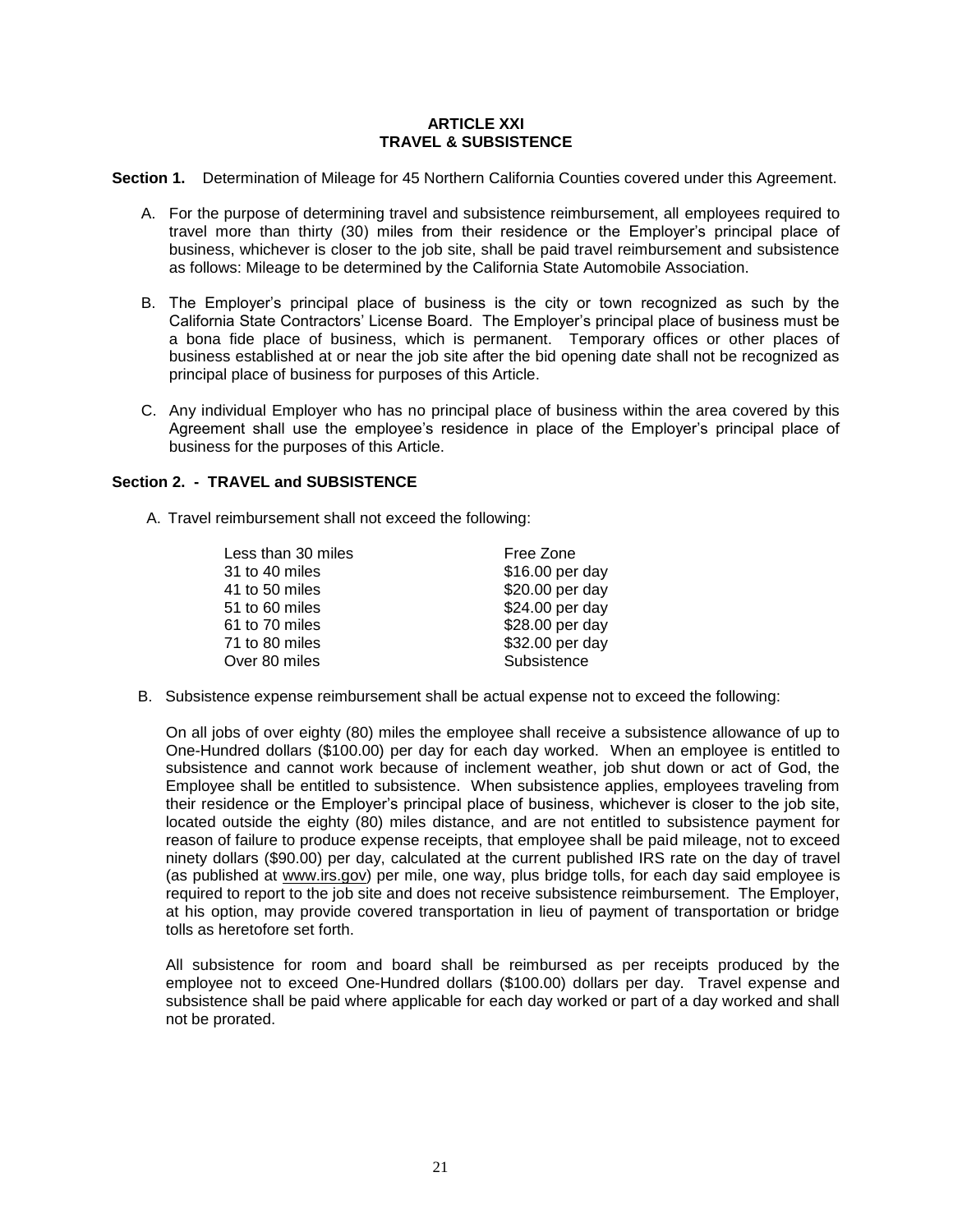#### **ARTICLE XXII SEVERABILITY AND SAVINGS PROVISION**

**Section 1.** It is the intent of the Parties hereto to abide by all applicable Federal and State statutes and rules and regulations made pursuant thereto. If any provision of this Agreement is held invalid by any court or governmental agency having jurisdiction, or if compliance with or enforcement of any provision of this Agreement is restrained by such tribunal pending a final determination as to its validity, then such provision or provisions shall continue in effect only to the extent permitted and all other provisions of this Agreement shall remain in full force and effect.

**Section 2.** In the event that any provision of this Agreement is restrained, the Union and the Contractor shall enter into immediate collective bargaining negotiations for the purpose of arriving at a mutually satisfactory replacement, incorporating the substance of such provision to the extent allowable under the law, to be in effect during the period of invalidity or restraint.

## **ARTICLE XXIII EMPLOYERS BOUND BY THIS AGREEMENT**

 Any employer signing this Agreement, holding itself out as a contractor must hold a current California State Contractors License which permits such contractor to perform work covered by this Agreement. The exception is a contractor performing work on a Federal project where no State License is required.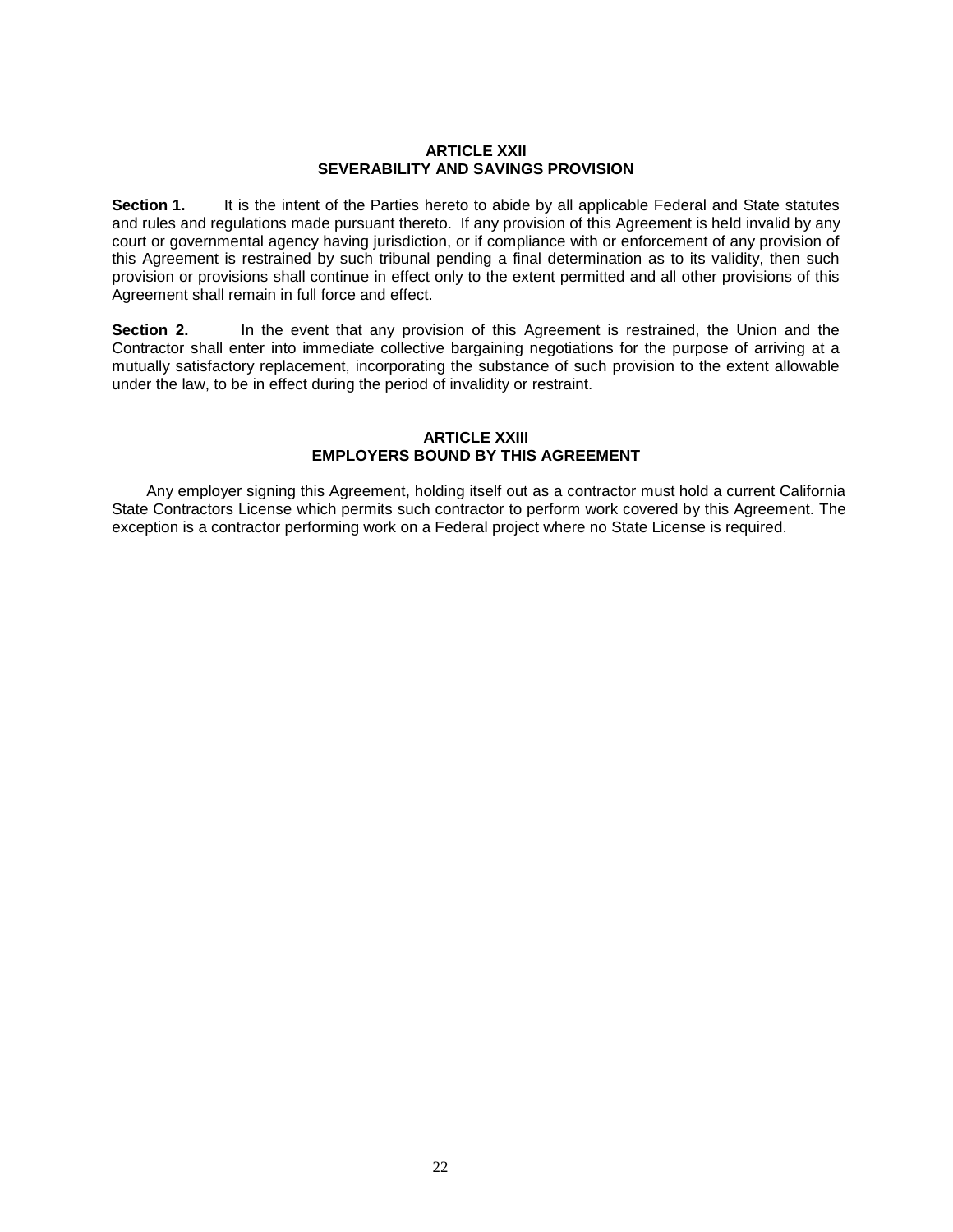| Counties of: San Francisco, Alameda, Contra Costa, Del Norte, Humboldt, Lake, Marin, Mendocino, Monterey, Napa, San Benito,      |         |      |      |            |         |      |       |       |             |      |     |        |     |            |              |
|----------------------------------------------------------------------------------------------------------------------------------|---------|------|------|------------|---------|------|-------|-------|-------------|------|-----|--------|-----|------------|--------------|
| San Mateo, Santa Clara, Santa Cruz, Siskiyou, Solano, Sonoma and Trinity.                                                        |         |      |      |            |         |      |       |       |             |      |     |        |     |            |              |
| Trade                                                                                                                            | Wage    | Vac  | Dues | <b>BAC</b> | Taxable | H&W  | Def.  | Def.  | IU Pen      | Appr | IMI | Vac    |     | LMCC Promo | <b>TOTAL</b> |
|                                                                                                                                  |         |      |      | PAC        |         |      | Benf. | Cont. |             |      |     | Contr. |     |            |              |
| 45% Apprentice                                                                                                                   | \$19.49 | 1.00 | 1.00 | .02        | 21.51   | 5.50 | .00   | .00   | .64         | .10  | .28 | .03    | .00 | .00        | \$28.06      |
| 55% Apprentice                                                                                                                   | \$24.07 | 1.00 | 1.20 | .02        | 26.29   | 9.95 | .00   | .00   | .64         | .10  | .37 | .03    | .00 | .00        | \$37.38      |
| 65% Apprentice                                                                                                                   | \$28.85 | 1.00 | 1.20 | .02        | 31.07   | 9.95 | 1.00  | .00   | .64         | .10  | .43 | .03    | .00 | .00        | \$43.22      |
| 75% Apprentice                                                                                                                   | \$33.18 | 1.00 | 1.65 | .02        | 35.85   | 9.95 | 1.00  | .00   | .64         | .10  | .48 | .03    | .00 | .00        | \$48.05      |
| 85% Apprentice                                                                                                                   | \$36.96 | 2.00 | 1.65 | .02        | 40.63   | 9.95 | 1.00  | .00   | .64         | .10  | .53 | .03    | .00 | .00        | \$52.88      |
| 95% Apprentice                                                                                                                   | \$41.74 | 2.00 | 1.65 | .02        | 45.41   | 9.95 | 1.00  | .00   | .64         | .10  | .58 | .03    | .00 | .00        | \$57.71      |
| Journeyman                                                                                                                       | \$42.62 | 2.75 | 2.41 | .02        | 47.80   | 9.95 | 7.15  | 4.00  | .64         | .80  | .71 | .03    | .30 | .10        | \$71.48      |
| Future increases: Effective 01/01/2019 \$2.00; 07/01/2019 \$2.50; 07/01/2020 \$2.50; 07/01/2021 \$2.50; 07/01/2022 \$2.50.       |         |      |      |            |         |      |       |       |             |      |     |        |     |            |              |
|                                                                                                                                  |         |      |      |            |         |      |       |       |             |      |     |        |     |            |              |
| Counties of: Alpine, Amador, Butte, Calavaras, Colusa, El Dorado, Fresno, Glenn, Kings, Lassen, Madera, Mariposa, Merced, Modoc, |         |      |      |            |         |      |       |       |             |      |     |        |     |            |              |
| Nevada, Placer, Plumas, Sacramento, San Joaquin, Shasta, Sierra, Stanislaus, Sutter, Tehama, Tuolumne, Yolo and Yuba.            |         |      |      |            |         |      |       |       |             |      |     |        |     |            |              |
| Trade                                                                                                                            | Wage    | Vac  | Dues | <b>BAC</b> | Taxable | H&W  | Def.  | Def.  | IU Pen Appr |      | IMI | Vac    |     | LMCC Promo | <b>TOTAL</b> |
|                                                                                                                                  |         |      |      | PAC        |         |      | Benf. | Cont. |             |      |     | Contr. |     |            |              |
| 45% Apprentice                                                                                                                   | \$17.08 | 1.00 | 1.00 | .02        | 19.10   | 5.50 | .00   | .00   | .64         | .10  | .26 | .03    | .00 | .00        | \$25.63      |
| 55% Apprentice                                                                                                                   | \$21.12 | 1.00 | 1.20 | .02        | 23.34   | 9.95 | .00   | .00   | .64         | .10  | .34 | .03    | .00 | .00        | \$34.40      |
| 65% Apprentice                                                                                                                   | \$25.37 | 1.00 | 1.20 | .02        | 27.59   | 9.95 | 1.00  | .00   | .64         | .10  | .40 | .03    | .00 | .00        | \$39.71      |
| 75% Apprentice                                                                                                                   | \$29.16 | 1.00 | 1.65 | .02        | 31.83   | 9.95 | 1.00  | .00   | .64         | .10  | .44 | .03    | .00 | .00        | \$43.99      |
| 85% Apprentice                                                                                                                   | \$32.90 | 1.50 | 1.65 | .02        | 36.07   | 9.95 | 1.00  | .00   | .64         | .10  | .48 | .03    | .00 | .00        | \$48.27      |
| 95% Apprentice                                                                                                                   | \$37.15 | 1.50 | 1.65 | .02        | 40.32   | 9.95 | 1.00  | .00   | .64         | .10  | .53 | .03    | .00 | .00        | \$52.57      |
| Journeyman                                                                                                                       | \$38.49 | 1.75 | 2.18 | .02        | 42.44   | 9.95 | 7.15  | 2.50  | .64         | .80  | .65 | .03    | .30 | .10        | \$64.56      |
| Future increases: Effective 01/01/2019 \$1.81; 07/01/2019 \$2.25; 07/01/2020 \$2.25; 07/01/2021 \$2.25; 07/01/2022 \$2.25.       |         |      |      |            |         |      |       |       |             |      |     |        |     |            |              |

## **APPENDIX A PCC JOURNEYMAN AND APPRENTICE ALLOCATION, EFFECTIVE 7/01/2018 to 12/31/2018**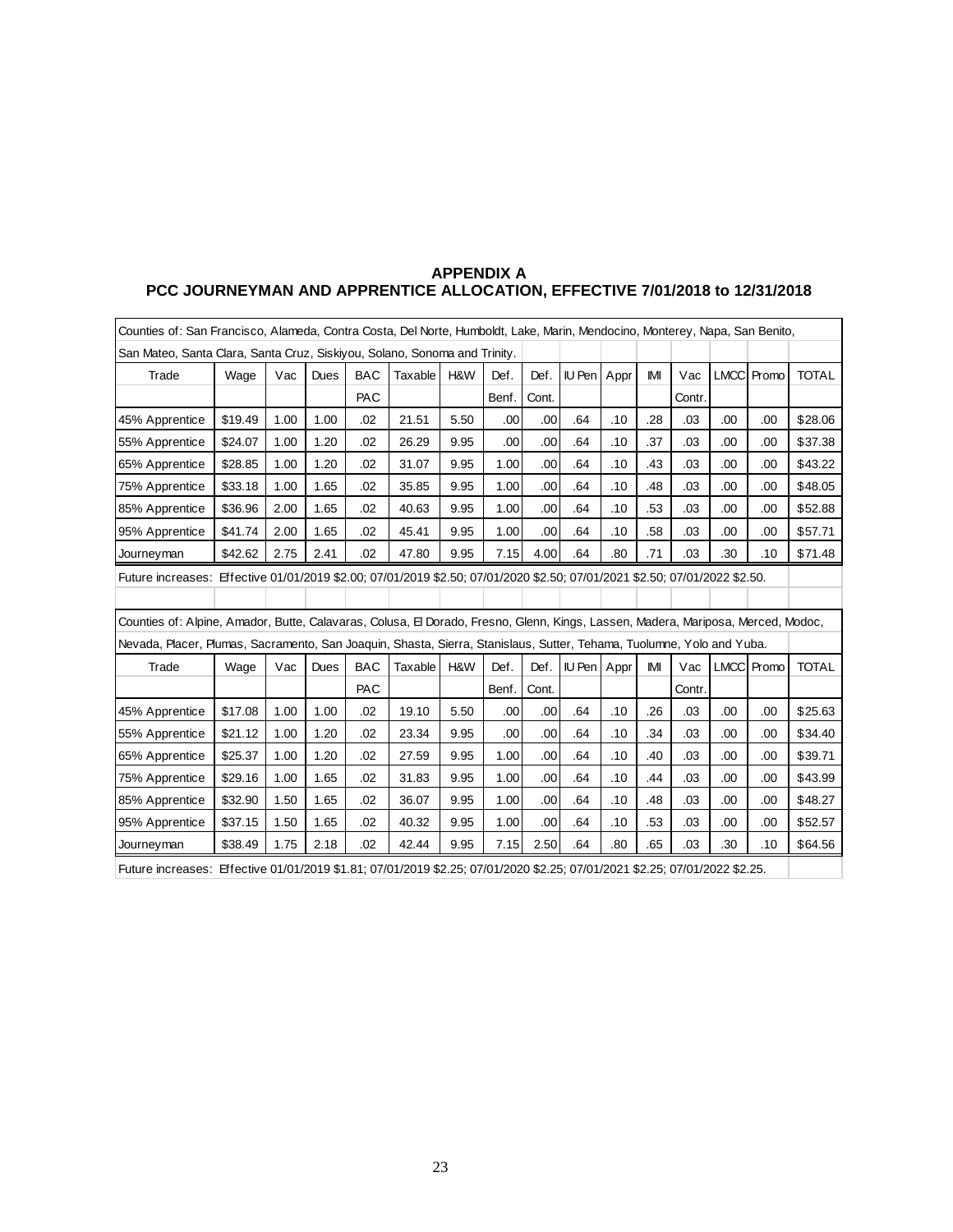IN WITNESS of the foregoing, and in agreement therewith, we the undersigned authorized representatives of the parties to this Agreement hereby bind, by our signatures, the NORTHERN CALIFORNIA PCC/RESTORATION CONTRACTORS ASSOCIATION, BRICKLAYERS AND ALLIED CRAFTWORKERS LOCAL UNION No. 3 of California, and all employers and employees to this Agreement.

 NORTHERN CALIFORNIA PCC/RESTORATION BRICKLAYERS AND ALLIED CONTRACTORS' ASSOCIATION CRAFTWORKERS LOCAL UNION NO. 3

of California

 $\text{By:} \_\_$ 

 Chris Abell, Chairman Dave Jackson, President For Rainbow Restoration and Waterproofing

Mike Courtney, Negotiating Committee Troy Garland, Secretary-Treasurer For Giampolini & Co., & Giampolini/Courtney

By: \_\_\_\_\_\_\_\_\_\_\_\_\_\_\_\_\_\_\_\_\_\_\_\_\_\_\_\_\_\_\_\_\_\_\_ By: \_\_\_\_\_\_\_\_\_\_\_\_\_\_\_\_\_\_\_\_\_\_\_\_\_\_\_\_\_\_\_\_\_\_\_

By: \_\_\_\_\_\_\_\_\_\_\_\_\_\_\_\_\_\_\_\_\_\_\_\_\_\_\_\_\_\_\_\_\_\_\_

Gary Peifer, Vice-Chair

By: $\_$ 

Steve Kantoniemi, Vice-Chair

By: \_\_\_\_\_\_\_\_\_\_\_\_\_\_\_\_\_\_\_\_\_\_\_\_\_\_\_\_\_\_\_\_\_\_\_

James Mayse, Negotiating Committee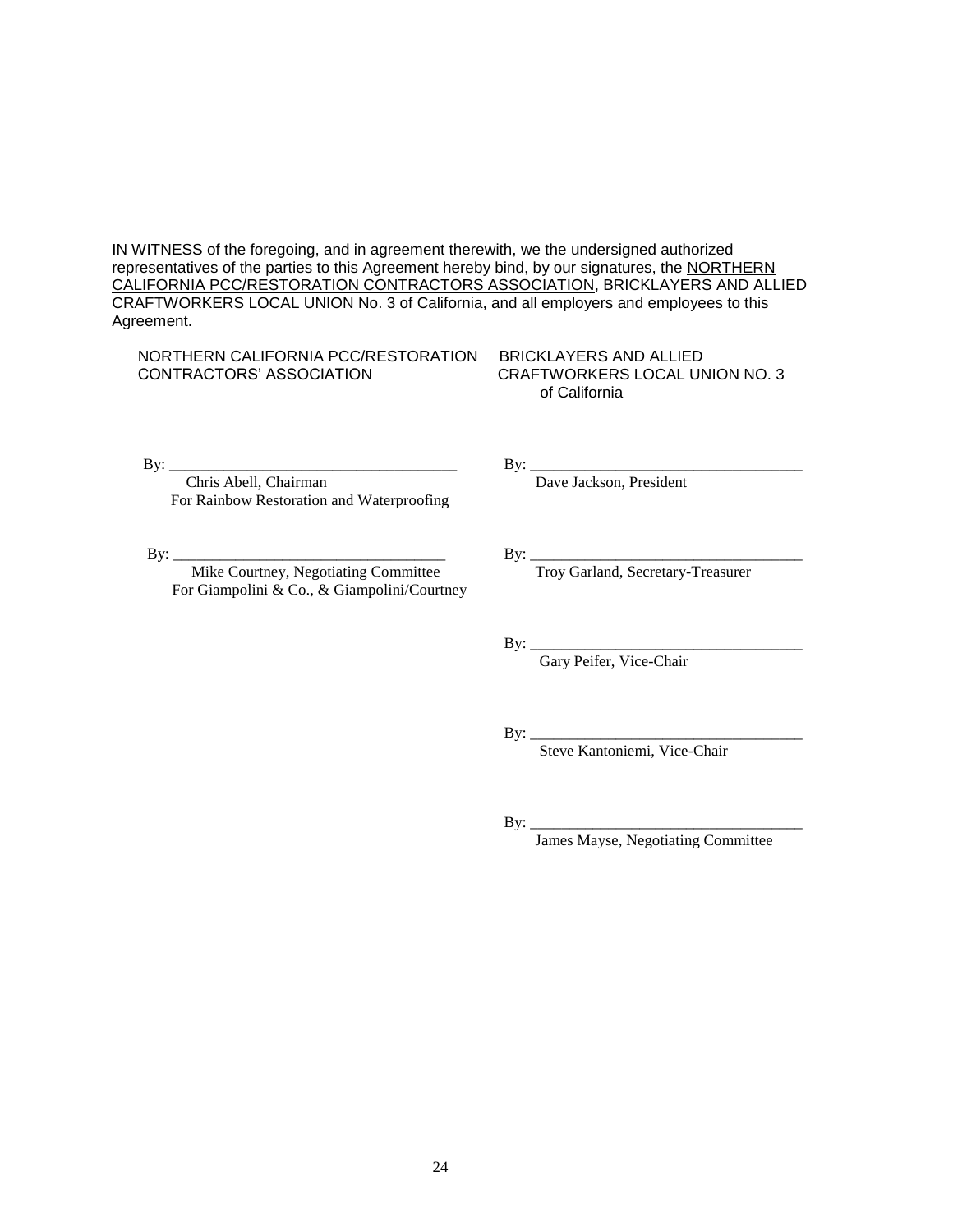## MEMORANDUM AGREEMENT FOR INDIVIDUAL EMPLOYER

IT IS AGREED between the undersigned Employer/Contractor and (BAC) Bricklayer & Allied Craftworkers Local 3, California ("Union") in consideration of services performed and to be performed by PCC employees for the Contractor as follows:

1. The Employer agrees to comply with all of the terms, including wages, hours, and working conditions, as set forth in the Master Agreement between the Union and the Northern California PCC/Restoration Contractor's Association Inc. Effective July 1, 2018 through June 30, 2023 (which Agreement is incorporated herein by reference and a copy of which has been delivered to me and receipt of which is hereby expressly acknowledged).

2. The term "Master Agreement" referred to in this Memorandum Agreement shall be the Master Agreement referred to above or any other agreement designated in writing by BAC Local 3, California as the "Master Agreement" for a term or period subsequent to July 1, 2018 or any subsequent modification, changes, amendments, supplements, extensions or renewals of or to said designated Master Agreement.

3. The Employer agrees to comply with all of the terms, including wages, hours, and working conditions of the Master Agreement and to any future modifications, changes, amendments, supplements, extensions or renewals of or to said Master Agreement which may be negotiated between the parties thereto for the term thereof.

4. The Employer agrees that he or it does irrevocably designate and appoint the employer members of said Trust Funds and Plans mentioned in the Master Agreement as his or its attorneys in fact for the selection, removal and substitution of Trustees or Board members as provided in the Trust Agreements or Plans as may be hereinafter provided by or pursuant to said Trust Agreements or Plans.

5. Each Employer signatory hereto specifically waives any right that he or it may have to terminate, abrogate, repudiate or cancel this Agreement during its term or during the term of any future modifications, changes, amendments, supplements, extensions or renewals of or to said Master Agreement, or to file any petition before the National Labor Relations Board seeking to accomplish such termination, abrogation, cancellation or repudiation or to file a petition seeking clarification or redefinition of the bargaining unit covered by this Agreement.

6. This Memorandum Agreement shall remain in full force and effect for the period of the term of the Master Agreement between the Northern California PCC/Restoration Contractors Association, Inc. (the "Association") and BAC Local 3, California for the period July 1, 2018 through June 30, 2023 and for the term of any successor Master Agreement, and the Contractor does hereby authorize the Association to represent the Contractor, unless the Union or the Contractor shall give written notice by certified mail to the other of desire to change or cancel this Memorandum Agreement at least sixty (60) days, but not earlier than ninety (90) days prior to the termination date of a successor Master Agreement. All notices given by BAC Local 3, California to the Association shall constitute sufficient notice to the Contractor by BAC Local 3, California, provided that a notice to the Association by the Contractor shall not constitute sufficient notice of intent not to be bound by a new Master Agreement or renewal or extension of the Master Agreement and Trust Agreements.

| <b>Print Name</b><br><u> 1980 - Johann Stein, marwolaethau a bhann an t-Amhair ann an t-Amhair an t-Amhair an t-Amhair an t-Amhair an</u> |                                                                                                                                                                                                                                |
|-------------------------------------------------------------------------------------------------------------------------------------------|--------------------------------------------------------------------------------------------------------------------------------------------------------------------------------------------------------------------------------|
|                                                                                                                                           |                                                                                                                                                                                                                                |
| Title<br><u>and the state of the state of the state of the state of the state of the state of the state of the state of th</u>            | Date and the contract of the contract of the contract of the contract of the contract of the contract of the contract of the contract of the contract of the contract of the contract of the contract of the contract of the c |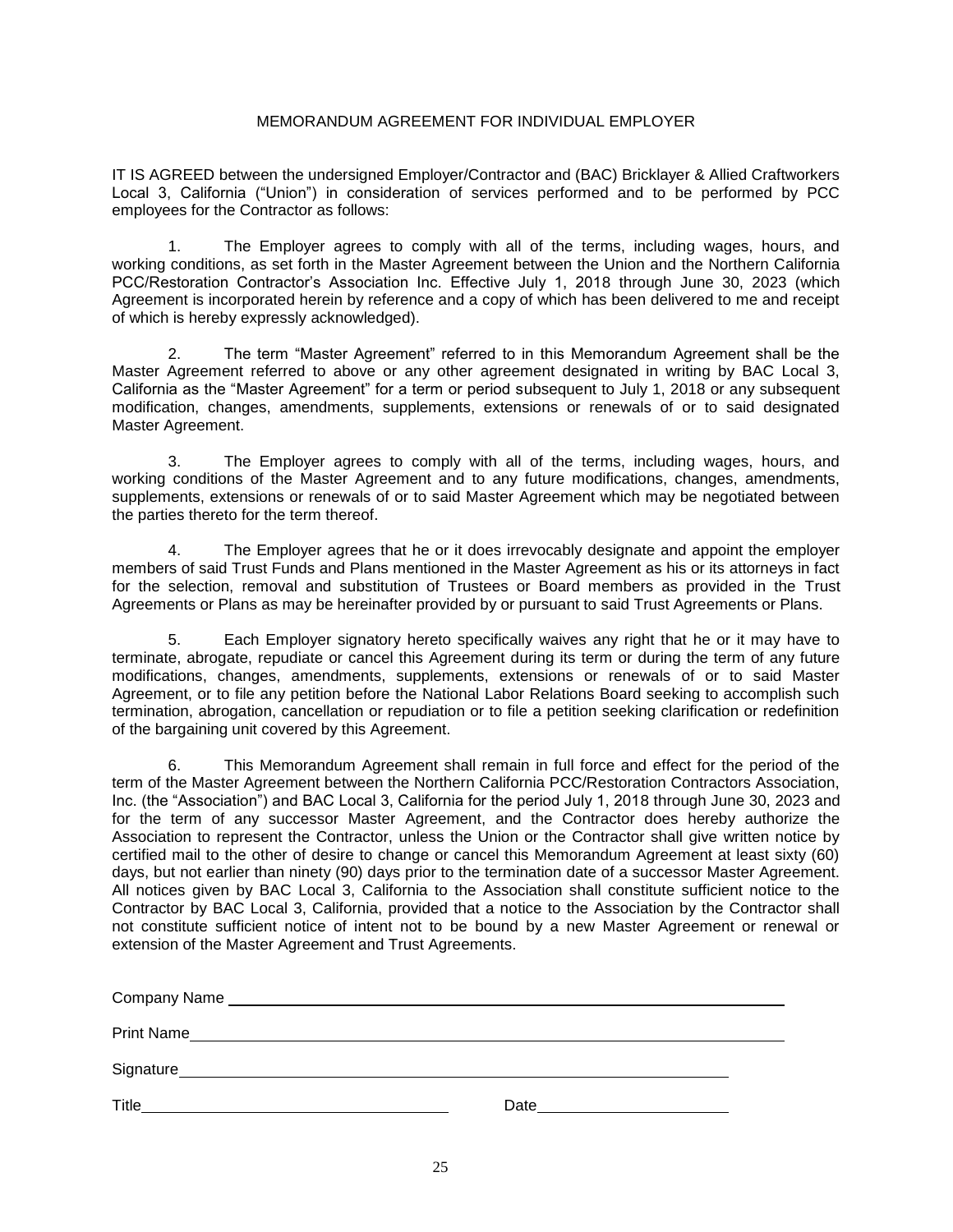| $\begin{picture}(180,10) \put(0,0){\vector(1,0){100}} \put(15,0){\vector(1,0){100}} \put(15,0){\vector(1,0){100}} \put(15,0){\vector(1,0){100}} \put(15,0){\vector(1,0){100}} \put(15,0){\vector(1,0){100}} \put(15,0){\vector(1,0){100}} \put(15,0){\vector(1,0){100}} \put(15,0){\vector(1,0){100}} \put(15,0){\vector(1,0){100}} \put(15,0){\vector(1,0){100}}$ |                             |            |  |
|--------------------------------------------------------------------------------------------------------------------------------------------------------------------------------------------------------------------------------------------------------------------------------------------------------------------------------------------------------------------|-----------------------------|------------|--|
| Contractors License No.                                                                                                                                                                                                                                                                                                                                            |                             | Class 2008 |  |
| <u>E-Mail 2008 - Carl Barbara and Barbara and Barbara and Barbara and Barbara and Barbara and Barbara and Barbara and Barbara and Barbara and Barbara and Barbara and Barbara and Barbara and Barbara and Barbara and Barbara an</u>                                                                                                                               | WEB: www.communications.com |            |  |
| BAC Local 3, California<br>Union Representative:                                                                                                                                                                                                                                                                                                                   |                             |            |  |
| Name experience and the second contract of the second contract of the second contract of the second contract of the second contract of the second contract of the second contract of the second contract of the second contrac                                                                                                                                     |                             |            |  |
|                                                                                                                                                                                                                                                                                                                                                                    |                             |            |  |
|                                                                                                                                                                                                                                                                                                                                                                    |                             |            |  |
|                                                                                                                                                                                                                                                                                                                                                                    |                             |            |  |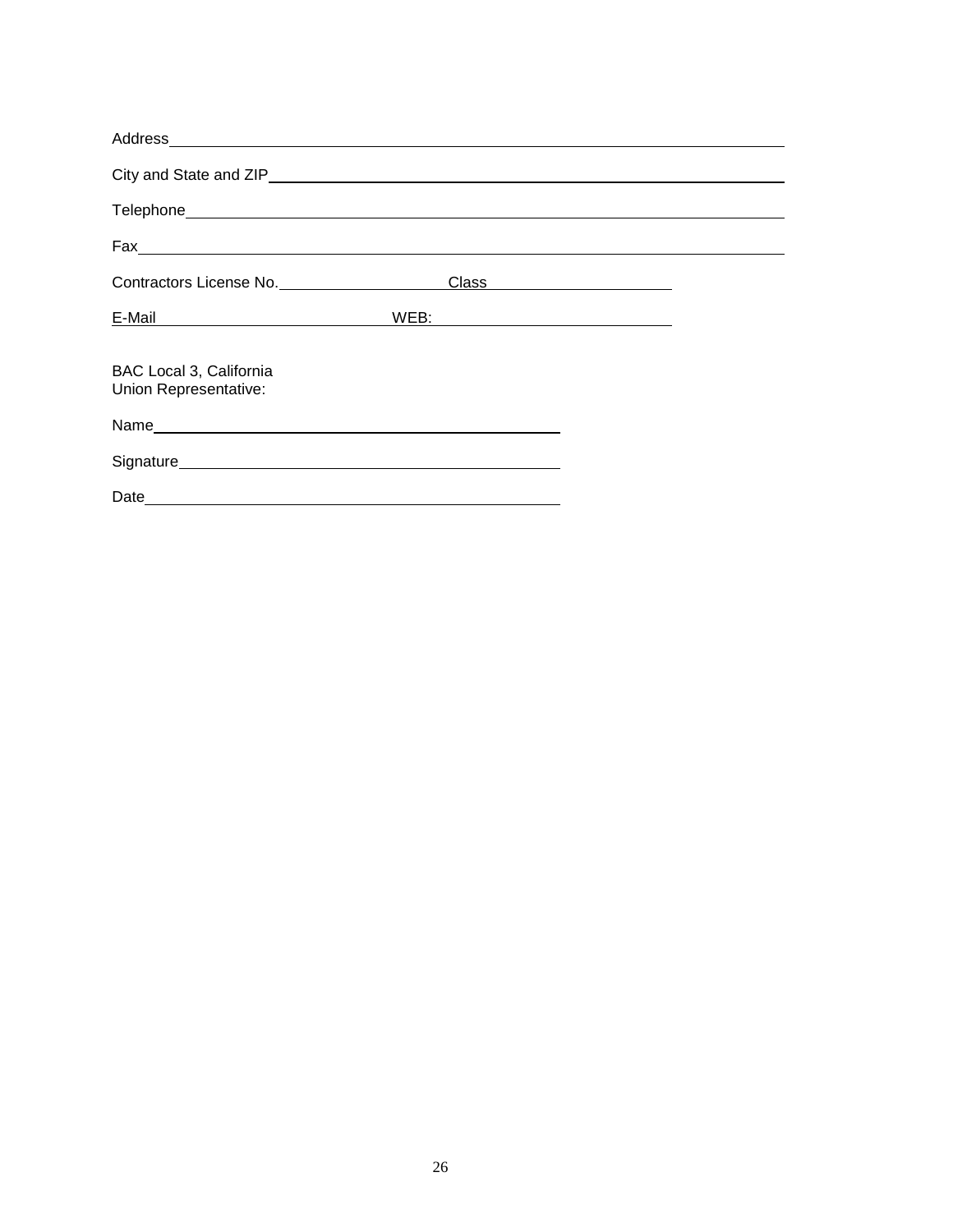| BOND NO.       |  |
|----------------|--|
| <b>PREMIUM</b> |  |
| TERM           |  |

## **BOND**

Know all men by these presents:

That , we, $\overline{\phantom{a}}$ 

Contractor's Firm Name

|                                          | Address                 |  |
|------------------------------------------|-------------------------|--|
| hereinafter referred to as Principal and |                         |  |
|                                          | <b>Surety Firm Name</b> |  |

hereinafter referred to as the Surety, a corporation created, organized and existing under by virtue of the laws of the State of are held and firmly bound unto International Union of Bricklayers and Allied Craftsmen, AFL-CIO, Local Union No. 3 (hereinafter "BAC #3) in the sum of Ten Thousand (\$10,000.00) Dollars, lawful money of the United States of America to be paid to BAC #3 for which payment, well and truly to be made, we bind ourselves, our heirs, executors and successors jointly and severally firmly by these presents.

The condition of the above obligation is such that:

Whereas, the Collective Bargaining Agreement between the Northern California PCC/Restoration Contractor's Associations, Inc., on behalf of individual contractors, and BAC #3, International Union of Bricklayers and Allied Craftsmen, requires that each contractor post a surety bond executed by a Surety Company in the amount of Ten Thousand (\$10,000.00) Dollars, to guarantee compliance by the Contractor to all the terms and conditions of the Collective Bargaining Agreement, against a Contractor for violations of this Agreement, and shall guarantee payments by the Contractor of all wages and/or of all fringe benefit amounts (herein defined as Health and Welfare. Pension, Dental, Vacation, Union Administration ("Dues"). Apprenticeship Training, Labor-Management Cooperation Committee, and Industry Promotion payments) on a local or national plan, including costs of collection, liquidated damages, audit fees and charges, attorney's fees, and all other charges.

Now, therefore, if said Contractor shall pay all damages and all fringe benefit amounts on a local or national plan, including costs of collection, liquidated damages, audit fees and charges, attorney's fees, and all other charges then this obligation shall be null and void; otherwise, to remain in full force and effect. Provided, that this bond is conditioned upon the following conditions and limitations:

1. In the event, after thirty (30) days written notice by certified mail to the last known address of the contractor, the contractor fails to pay, in full, all amounts due under the provisions of the preceding paragraphs, whether by virtue of bankruptcy or other reason, the Surety shall guarantee under this Bond payment of all damages, wage and/or fringe benefit amounts previously set forth, including costs of collection, liquidated damages, audit fees and charges, attorney's fees, and all other charges.

2. Payment shall be made by the Surety Company under this Bond within thirty (30) days of the date of notification to the Surety that the Contractor notwithstanding the written notice set forth herein paragraph 1, has neglected, failed or refused to pay the amounts claimed to be due. The Contractor consents to any payment made by the Surety Company in reliance upon notification of the Surety.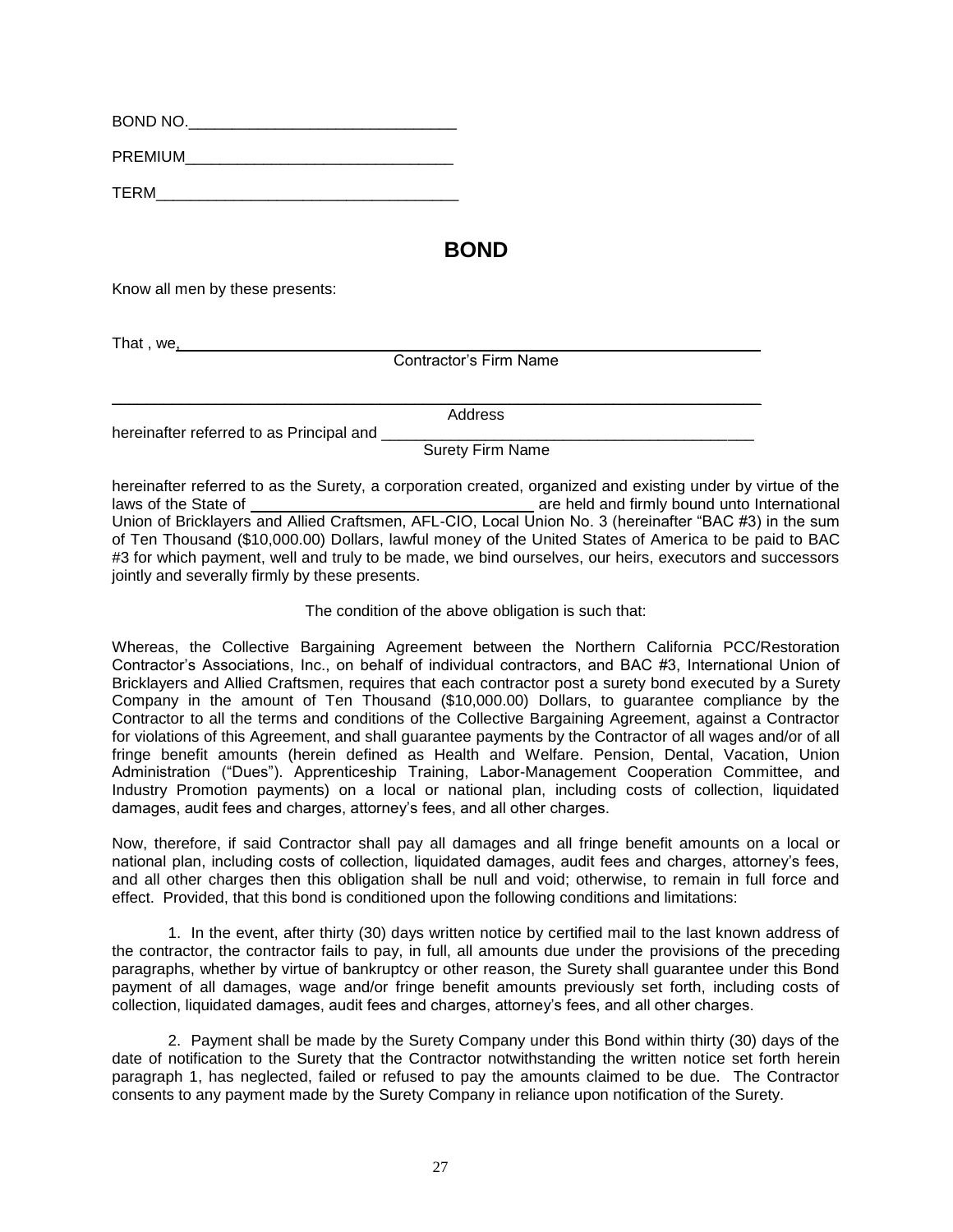3. The aggregate liability of the Surety hereunder for all causes of action arising under this Bond shall not exceed the total sum of Ten Thousand (\$10,000.00) Dollars, plus all reasonable attorney's fees and costs incurred by Bricklayers Local 3 and its affiliated trust funds in enforcing this Bond agreement.

4. This Bond shall not apply to any debt of the Contractor existing prior to the effective date of this Bond.

5. The Surety named herein may cancel this Bond and be relieved of any further liability hereunder at any time after one year from the effective date of this Bond, except as to any liability incurred or accrued, and any damages or delinquencies committed prior to the giving of sixty (60) days notice in writing to BAC #3.

6. No right of action shall accrue under this Bond to or for the use of any person other than the obligee, BAC #3, its successor unions and their affiliated trust funds.

In Witness Whereof, the seal and signature of the Surety Company and the Principal is hereto affixed and attested by its duly authorized attorney-in-fact, in the City of  $\frac{1}{\sqrt{1-\frac{1}{n}}}\frac{1}{\sqrt{1-\frac{1}{n}}}\frac{1}{\sqrt{1-\frac{1}{n}}}\frac{1}{\sqrt{1-\frac{1}{n}}}\frac{1}{\sqrt{1-\frac{1}{n}}}\frac{1}{\sqrt{1-\frac{1}{n}}}\frac{1}{\sqrt{1-\frac{1}{n}}}\frac{1}{\sqrt{1-\frac{1}{n}}}\frac{1}{\sqrt{1-\frac{1}{n}}}\frac{1}{\sqrt{1-\frac{$ State of \_\_\_\_\_\_\_\_\_\_\_\_\_\_\_\_\_\_\_\_\_, this \_\_\_\_\_\_\_\_\_\_ day of \_\_\_\_\_\_\_\_\_\_\_\_\_\_\_\_\_\_\_\_\_\_\_\_\_ 20 \_\_\_.

\_\_\_\_\_\_\_\_\_\_\_\_\_\_\_\_\_\_\_\_\_\_\_\_\_\_\_\_\_\_\_\_

State Contractor's License Classification Company Name (Please Print)

By:\_\_\_\_\_\_\_\_\_\_\_\_\_\_\_\_\_\_\_\_\_\_\_\_\_\_\_\_\_

**Contractor's Address** Principal (Contractor)

The\_\_\_\_\_\_\_\_\_\_\_\_\_\_\_\_\_\_\_\_\_\_\_\_\_\_\_\_\_ **Surety** 

State Contractor's License No.

By:\_\_\_\_\_\_\_\_\_\_\_\_\_\_\_\_\_\_\_\_\_\_\_\_\_\_\_\_\_

All communication relative to the Bond shall be mailed to:

BAC Local #3 10806 Bigge Street San Leandro, CA 94577